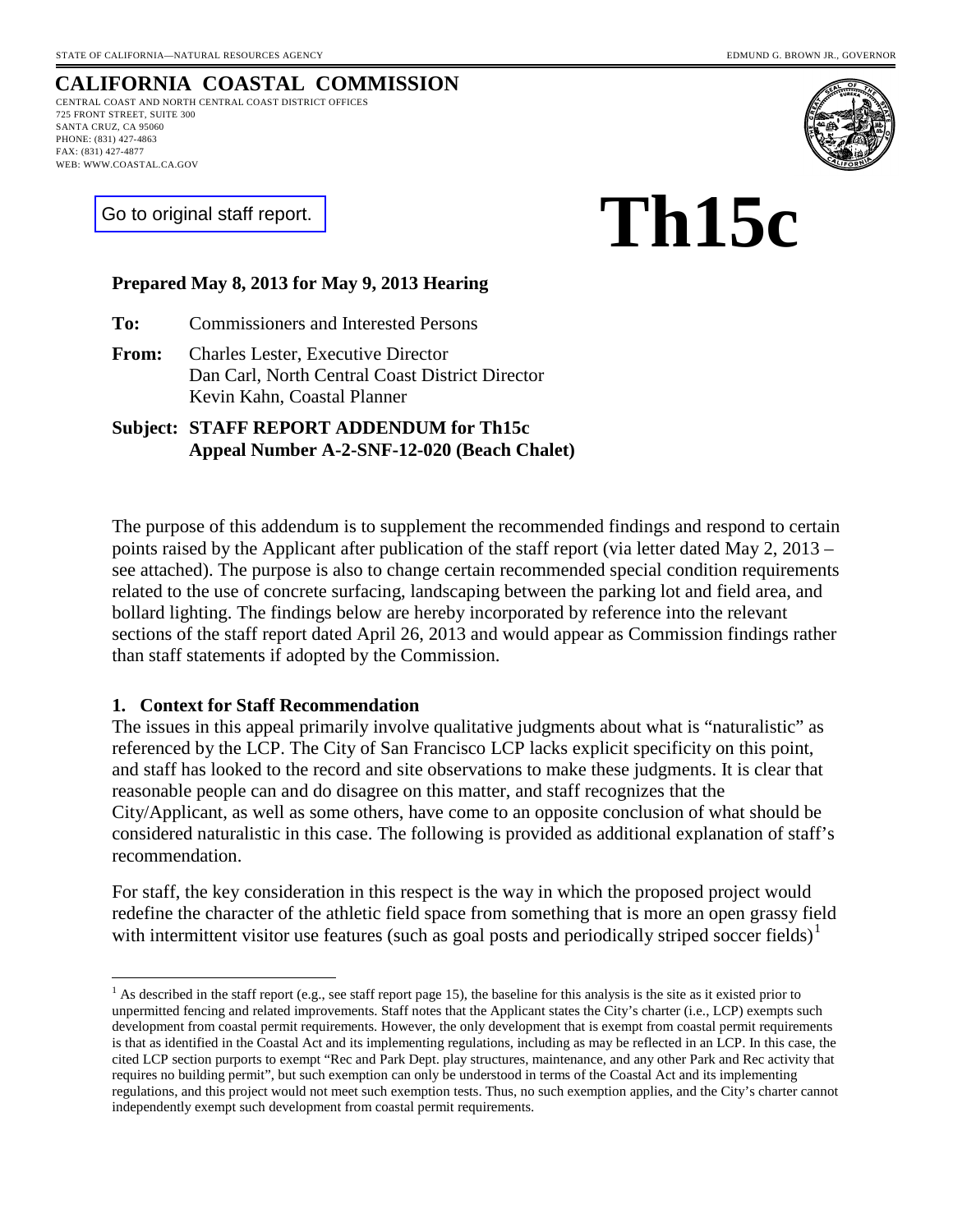surrounded by woodland, to something that changes the open field setting into something more rigidly organized, confined, and defined in relation to edge elements (e.g., fencing, spectator seating areas, linear trails, etc.) but particularly in relation to improvements in the middle of the fields area itself (e.g., concrete central aisle, central seating, interior field lighting, etc.). Also relevant, in staff's view, are the improvements along the east of the field area itself (e.g., plaza, play and picnic areas) which would introduce significantly more formal and less naturalistic edge elements. Thus, staff's recommendation.

Staff does not agree that staff's recommendation is akin to a denial recommendation. The recommended conditions of approval would provide for the field expansion the City proposes, as well as the expanded parking lot, plaza, play and picnic areas, but would not include synthetic turf and field fencing, and would only allow field lighting on the perimeter of the fields area. The main objective of staff's recommendation in this respect is to avoid segmenting the main open space field area and to avoid it appearing as something that is not naturalistic, including with respect to synthetic turf with permanent colored lines for multiple sports and multiple field configurations (as opposed to the current application of chalk striping for three fields when in play), and including with respect to edge of field developments (e.g., plaza, play and picnic areas). Staff agrees that the fields area should be improved; the question is how.

## **2. Identifying an Approvable Project**

The central applicable LCP policy relates to that portion of LCP Objective 3 Policy 1 (for Golden Gate Park) that states: "Emphasize the naturalistic landscape qualities of the western end of the park for visitor use." The Applicant takes issue with the way in which the staff report interprets and applies this policy to the proposed project, including alleging that staff's report and recommendation does not accurately reflect the field area's character, that staff's intent is to prioritize naturalistic landscape qualities as "a reflection of [staff's] own personal priorities" as opposed to the LCP, and that staff interpretation of this policy "is entirely subjective".

As discussed in the staff report on page 16, the term "naturalistic landscape qualities" is not defined in the LCP. Staff looked to LCP certification documents as a means of helping determine the intended meaning of this policy, and these documents describe requiring protection for the "essential design elements that give the Park its unique landscape character", and, in the only "naturalistic" reference, describe "the establishment of designated naturalistic parkland areas to protect the pastoral character of the Park". From these references and the policy language itself, staff concluded that the intent for the LCP policies requiring that 'naturalistic landscape qualities be emphasized for visitor use' is based on ensuring protection of the pastoral landscape character of the Park for visitor use. In other words, the LCP requires protection of both the park's visitor use and naturalistic landscape qualities. Thus independent of any LCP intent, LCP Objective 3 Policy 1 expressly protects dual functions: visitor use *and* naturalistic landscape. While indeed the fields have been used for recreational athletic purposes since the 1930s, they are also meant to act as a naturalistic respite amidst the urban city. Development within the field area is not meant to be an either/or endeavor; any proposal to renovate the fields must protect both of its functions.

As described beginning on staff report page 15, Staff then looked to the City's own findings to help identify and understand the relevant characteristics of the project area in that regard. Because the most developed description of such characteristics (and the effect of the project on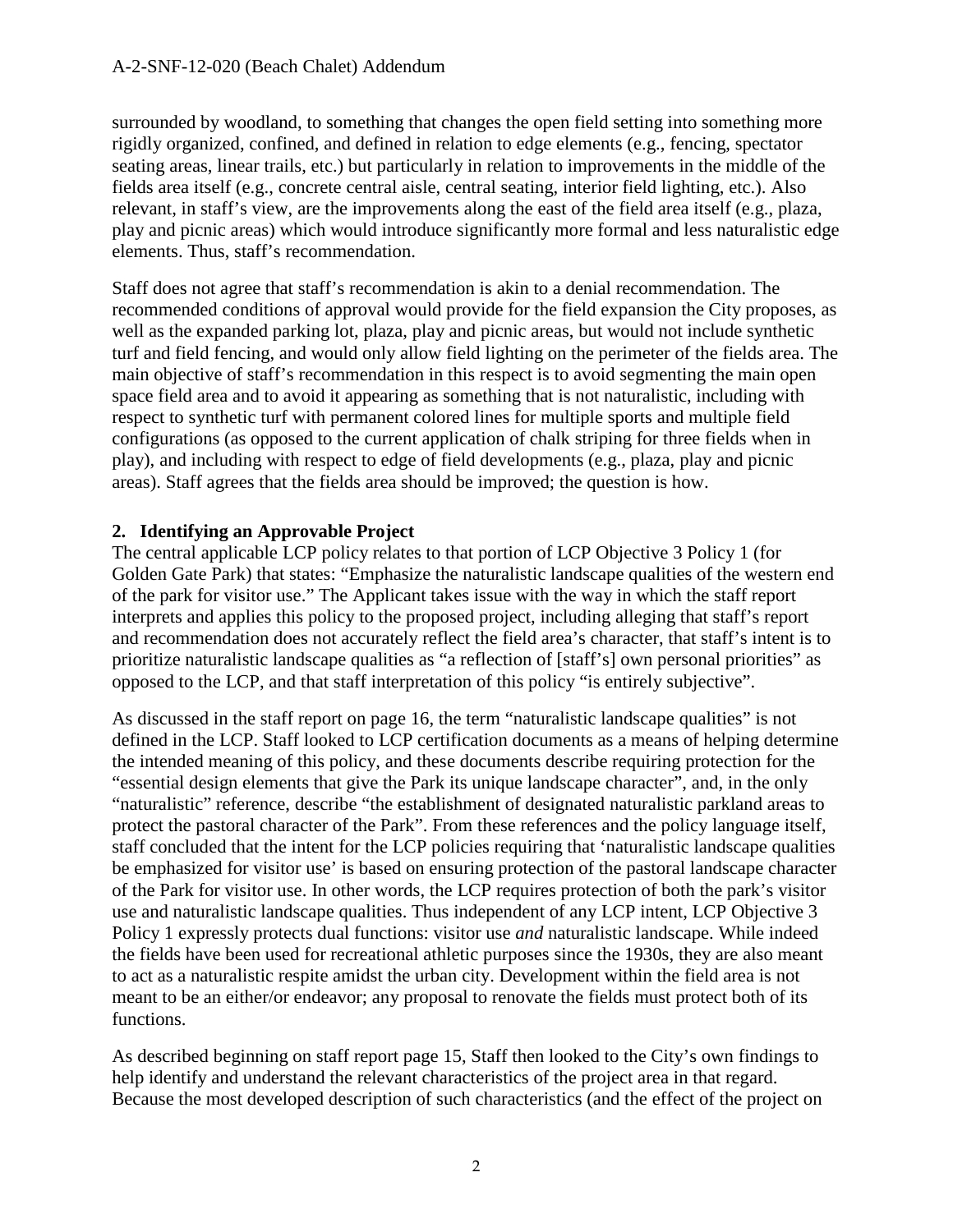them) was found in the City's historic and cultural resource-related findings, because the historicity of Golden Gate Park and the athletic fields site is an important contributor to site character, and because the LCP certification documents call for protection of notable Park landmarks and features that provide continuity with the past, $2$  staff's analysis was informed by such findings in helping to understand both site character and the ways in which the proposed project would impact such character. As the City's finding state: $3$ 

*The Department concurs with ESA's description of the Beach Chalet Athletic Fields character-defining features described on pages 40-43 of their report. The features in brief [for the Beach Chalet Athletic Fields] are: Spatial Organization, Topographic Characteristics, Vegetation Features, Buildings and Structures, Circulation Features.*[4](#page-2-2)

The City then goes on to identify the ways in which such character would be affected by the proposed project:

*Department staff concurs with the analysis provided by ESA's HRER, pages 44-59. In brief, staff finds that the following aspects of the Project would cause significant and unavoidable impacts to the Athletic Fields:*

*Spectator seating - The installation of spectator seating would alter the characterdefining spatial organization of the Athletic Fields by disrupting the expansive plane of the fields. The seating would bisect and 'bookend' the open field area with permanent concrete structures. They would also contrast significantly with the surrounding landscape in terms of form, features, materials, texture, and color.*

*Synthetic turf - The replacement of the natural turf field with synthetic turf would remove a character-defining feature of the Athletic Fields and replace it with an incompatible material that is not vegetation and that does not adequately match the color and texture of natural turf.*

*Concrete paths - The installation of new concrete paths would alter the onsite circulation in a manner that is would detract from the informal unpaved paths that characterize the Athletic Fields. The new paths would be incompatible in terms of surface treatment, width, edge treatment, and materials.*

*Field lighting - The installation of field lighting would alter the character-defining spatial organization and land patterns of the Athletic Fields by introducing a large-scale modern element that is incompatible with the informal and naturalistic character of the fields.*

The City's findings speak for themselves regarding the effect of the proposed project on site character. These findings find amplification in the City's referenced HRE document, of which the portion related to the athletic fields (from the HRE "Impacts Identification" section) is

<span id="page-2-0"></span> $2$  See Objective D.3, Policy B on staff report page 16.

<span id="page-2-1"></span><sup>3</sup> Per City of San Francisco's Historic Resource Evaluation Response dated July 27, 2011 (HRER), p.4.

<span id="page-2-2"></span><sup>&</sup>lt;sup>4</sup> Note the reference to the ESA report is to the report titled Beach Chalet Athletic Fields Renovation City and County of San Francisco Final Historic Resources Evaluation (HRE) (ESA July 2011)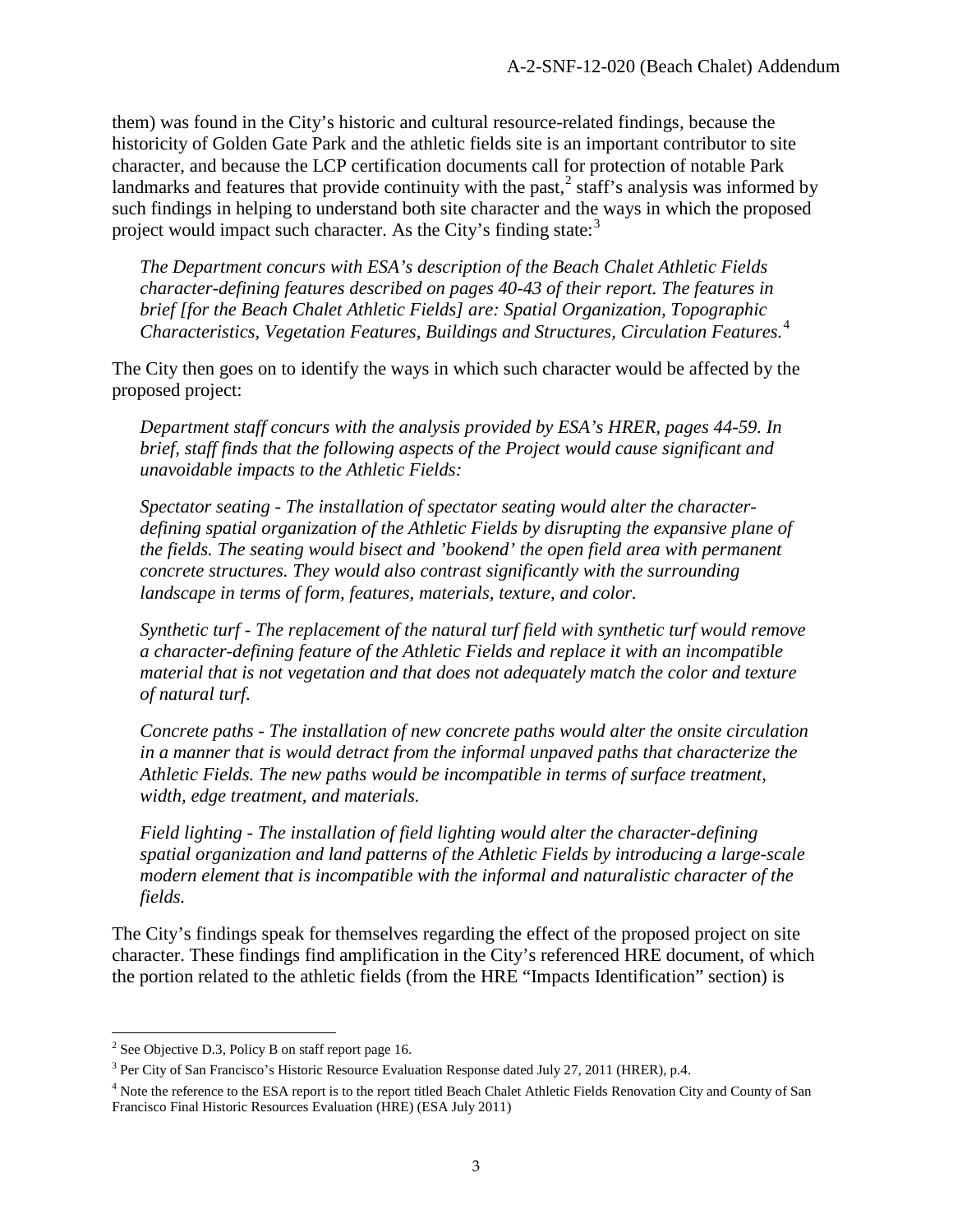attached to this addendum.<sup>[5](#page-3-0)</sup> These findings are persuasive in terms of both identifying site character, as well as the way in which the proposed project would impact that character. Staff's recommended conditions attempt to avoid some – not all – of these impacts. Still, there is some qualitative judgment in striking the balance between respecting site character for visitor use at the same time as site character as a naturalistic landscape. Again, reasonable people can and do disagree, and judgment is involved meeting the LCP policy to emphasize naturalistic landscape qualities for visitor use.

#### **3. Response to Applicant Comments**

The Applicant's May 2, 2013 letter includes a response to the staff report that includes a number of observations requiring comment and/or clarification as follows.

#### *Golden Gate Park Master Plan*

The City indicates that staff "ignores" the Golden Gate Park Master Plan's (GGPMP) references to the Beach Chalet fields area as a "major recreation area", and that staff didn't adequately evaluate LCP Policy 3.3 directing the City to prepare such a plan to guide activities in this part of the park. As the City acknowledges, the GGPMP is not a part of the LCP, and thus is not a standard of review for the proposed project. The GGPMP can provide non-binding guidance to decision makers, but it is does not carry the force of law for coastal permit decisions. As a result, it was not discussed in the staff report.

In addition, staff believes that the recommendation appropriately harmonizes with the GGPMP. As the City indicates in their letter, the GGPMP identifies this area as a major recreation area where "emphasis should be placed on improving and maintaining existing recreation facilities, rather than adding new ones", and identifies a series of recommendations that apply to the Beach Chalet fields (including to "upgrade irrigations systems" "because the lack of drainage systems under some fields makes maintenance difficult after rains", and "install drainage systems where needed"). Staff's recommendation recognizes that the fields are to be emphasized for visitor use, just as the GGPMP does, and recommends approval of a project to improve the fields as the GGPMP would suggest. Contrary to the City's statements that such an approved project would result in "Golden Gate Park's west end being devoid of activity centers", the existing facility would be substantially improved under staff's recommendation, and it is hard to see how this results in anything more than an increase in visitor use activity in this area (as also discussed above).

Finally, the City perhaps puts it best when they state that "one of the purposes of the Golden Gate Park Master Plan is to help the City balance pastoral and active recreation when implementing park maintenance and improvements." Staff's recommendation is meant to strike that balance, and there is no indication that the non-binding guidance offered by the GGPMP would result in any different outcome. As discussed above, reasonable people can disagree on the balance point, but the policies of the GGPMP harmonize, and are not inconsistent with, staff's recommendation based on its judgment of the facts of this case.

<span id="page-3-0"></span> <sup>5</sup> HRE pages 46-49 and 52-57.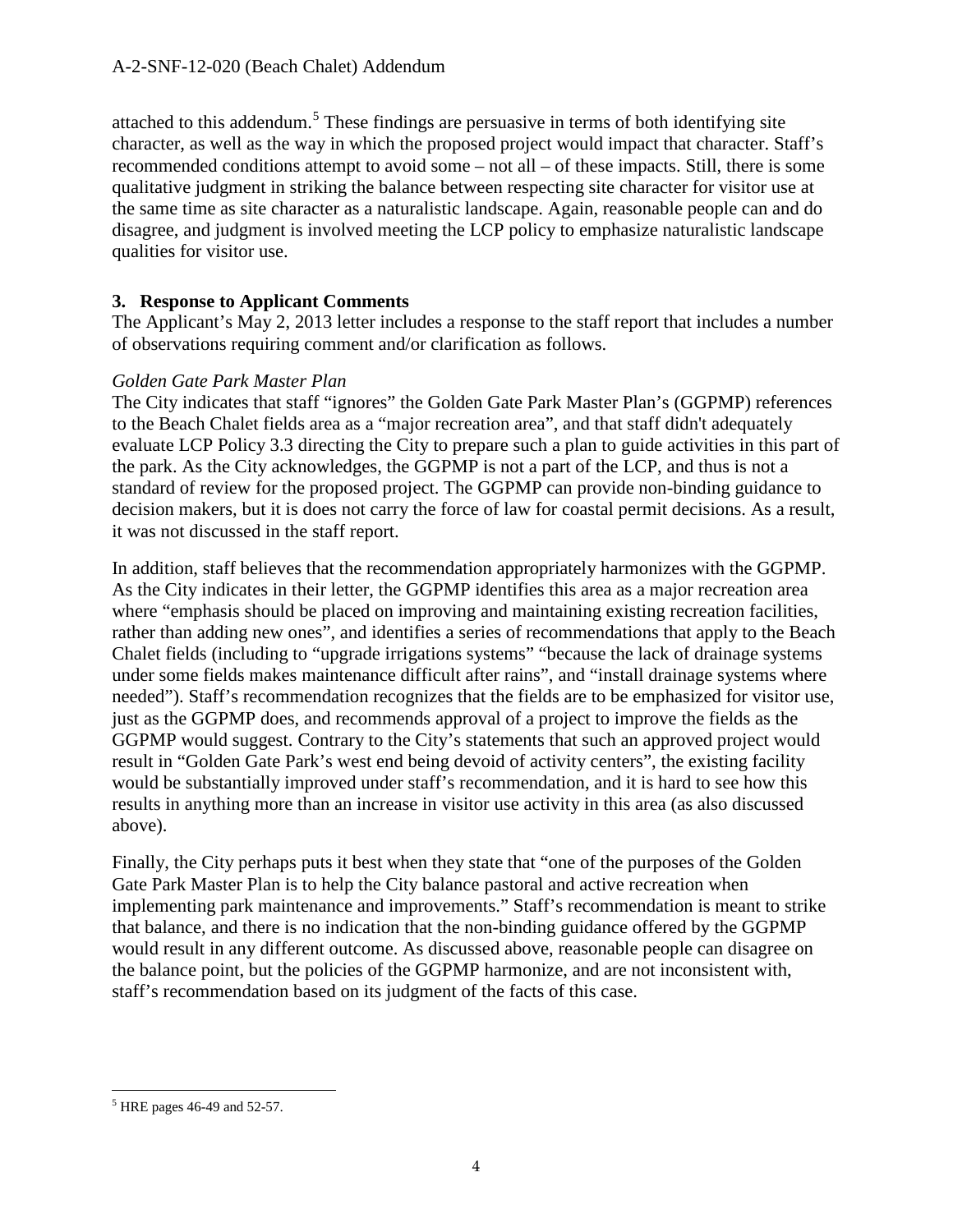## *Existing Setting*

With regard to the City's observations that staff "misrepresents" the existing setting, including indicating that staff's observation that "the fields area is a grassy area framed by trees and vegetation that is perceived as a pastoral open space used for recreational pursuits" finds "no basis in reality for that statement other than statements made by the Appellants," staff looked to the City's own approval documents to help identify the setting and impacts to it. From the City's record and own findings, and from staff site visits, it was apparent to staff that perhaps the defining feature of the fields facility is the spatial organization. As summarized on staff report page 15:

*The fields area is a grassy area framed by trees and vegetation that is perceived as a pastoral open space used for recreational pursuits with a small restroom. It is this spatial organization and the natural landscape that most clearly reflects the character of the site.*

Such finding reflects and is consistent with the City's finding in the 2011 HRE (see page 46 of portion attached), which states:

*The spatial organization of the Beach Chalet Athletic Fields is considered a character defining feature. The organization is made up of two primary components; an expansive plane (the fields) and surrounding woodland along its north end and east side and by bands of mature vegetation on its south end and west side. This spatial organization—the field surrounded by trees—gives the field area the appearance of being set within the park's woodland. The central feature within the landscape is the field area, which is an opening in the woodland that covers approximately 8.5 acres.*

With respect to the City's observations that the existing unpermitted fencing needs to be countenanced for the setting as it is exempt from coastal permit requirements, this is incorrect (as described above). As described in the staff report, the baseline for the coastal permit review is an analysis as if the fence weren't there because it is not permitted.

## *Historic Status and Context*

The City indicates that the City's historic resource analysis cannot be used as the LCP includes no historic resource policies, and that staff did not mention that the City's historic resource evaluation concluded that the status of Golden Gate Park overall as a National and California Registers of Historic Places Historic District would not be affected. On the latter, as the City's 2011 HRER states:

*While the Project would adversely impact a character-defining feature of Golden Gate Park Historic District, the Project would not have a significant adverse impact to the*  historic district as a whole since the overall integrity of the park would remain sufficient *to convey the resource's historical significance.[6](#page-4-0)*

Staff concurs that the City's historic resource analysis concluded the proposed project would lead to the Beach Chalet fields area no longer being a contributor to the recognized Golden Gate Park Historic District, but that the City concluded that even with that loss, there were hundreds

<span id="page-4-0"></span> <sup>6</sup> 2011 HRER p.6.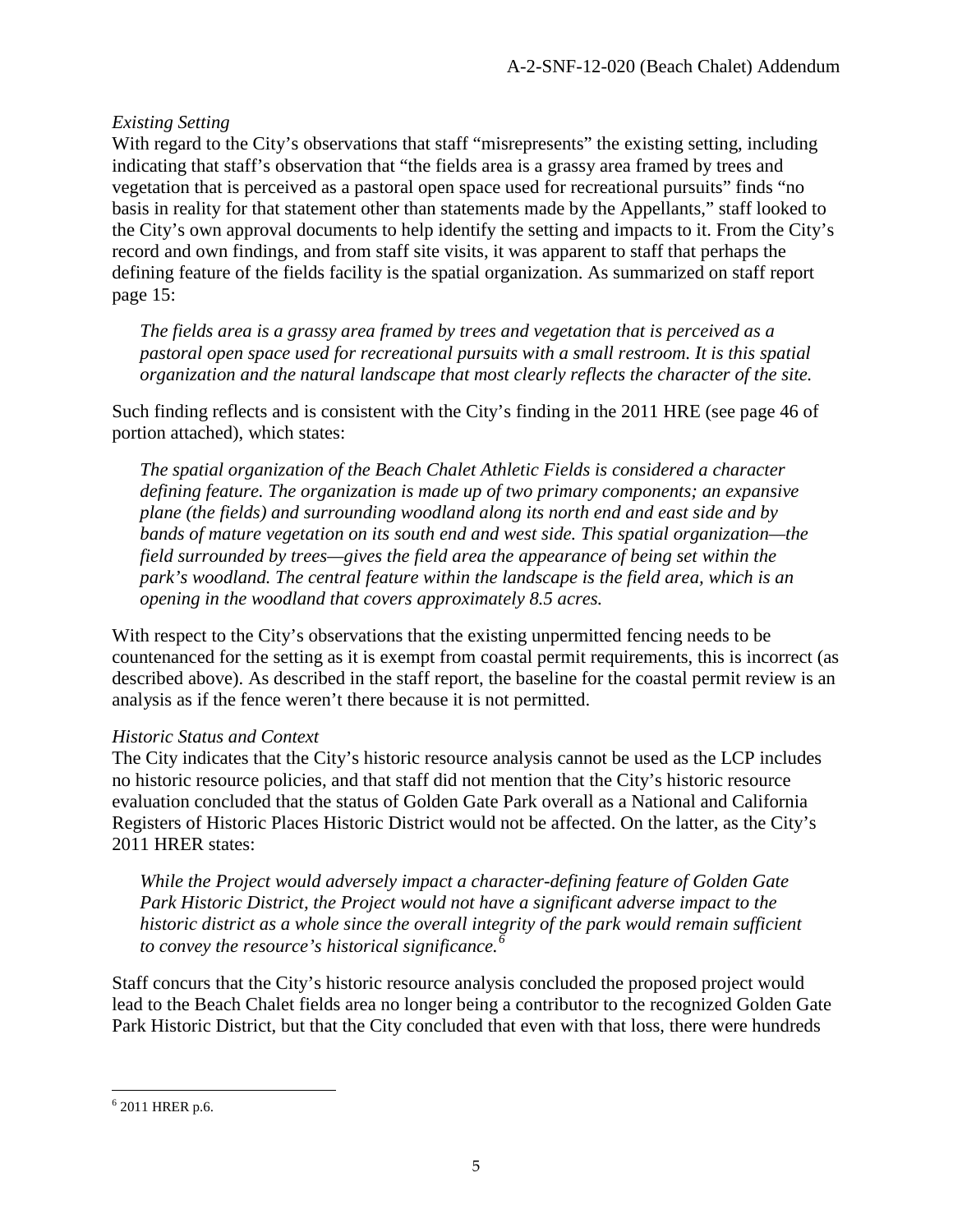#### A-2-SNF-12-020 (Beach Chalet) Addendum

on other contributing factors and it wouldn't affect the overall characterization of Golden Gate Park as a Historic District.

With respect to applying historic resource information to the LCP evaluation, staff notes that such information was not used in terms of finding LCP historic resource conformity. Rather, and as identified above, such information was simply used to help define the character of the site. Because the most developed description of such characteristics (and the effect of the project on them) was found in the City's historic and cultural resource-related findings, because the historicity of Golden Gate Park and the athletic fields site is an important contributor to site character, and because the LCP certification documents call for protection of notable Park landmarks and features that provide continuity with the past, staff's analysis was informed by such findings in helping to understand both site character and the ways in which the proposed project would impact such character (see also above).

#### *City LCP Conformance Findings*

With respect to the City's process, although the City performed an exhaustive analysis of the project, the portion of that analysis applicable to conformity with the LCP is somewhat limited, including with respect to key Policy 3.1. On this point, the City's EIR evaluation indicates:

*The proposed project would be generally consistent with the policy that encourages visual and physical connection between the park and the beach as it would improve the public access between Beach Chalet Athletic Fields and the beach, as well as improve security, encouraging visitors. It would also improve the site's function as a recreational resource by increasing the amount of potential play hours at the site, introducing spectator seating, renovating the restroom building to serve more park users, provide a higher quality facility and meet ADA standards, meet the latest water efficiency standards, and providing a small playground that would allow greater use of the facility by the public. Although some trees would be removed to accommodate the project, they would be replaced at a ratio of at least 1 to 1; thus, the project would not be in conflict with this policy. However, the project would not emphasize the naturalistic landscape qualities at the western portion of the park, as the project site is located within areas designated for active recreation. [7](#page-5-0) (Emphasis added)*

The evaluation thus appears to conclude that naturalistic landscape qualities and visitor use are incompatible. Similarly, the City's Planning Commission's finding related to this Policy 3.1 states:

*The rehabilitation of the Beach Chalet Athletic Fields does not introduce a new use into Golden Gate Park; rather the project is a renovation of the existing facilities to allow continuation of existing park amenities and uses. As such, the naturalistic landscape qualities around the athletic fields and around the perimeter of the Park would remain intact. The project does propose removal of 16 trees; however each tree removed would be replaced at a ratio of one-to-one or greater. The proposed tree replacement is consistent with emphasizing the natural landscape qualities of the Park and also the need for continued reforestation of the Park's aging tree population.*

<span id="page-5-0"></span> $<sup>7</sup>$  DEIR p. III-4.</sup>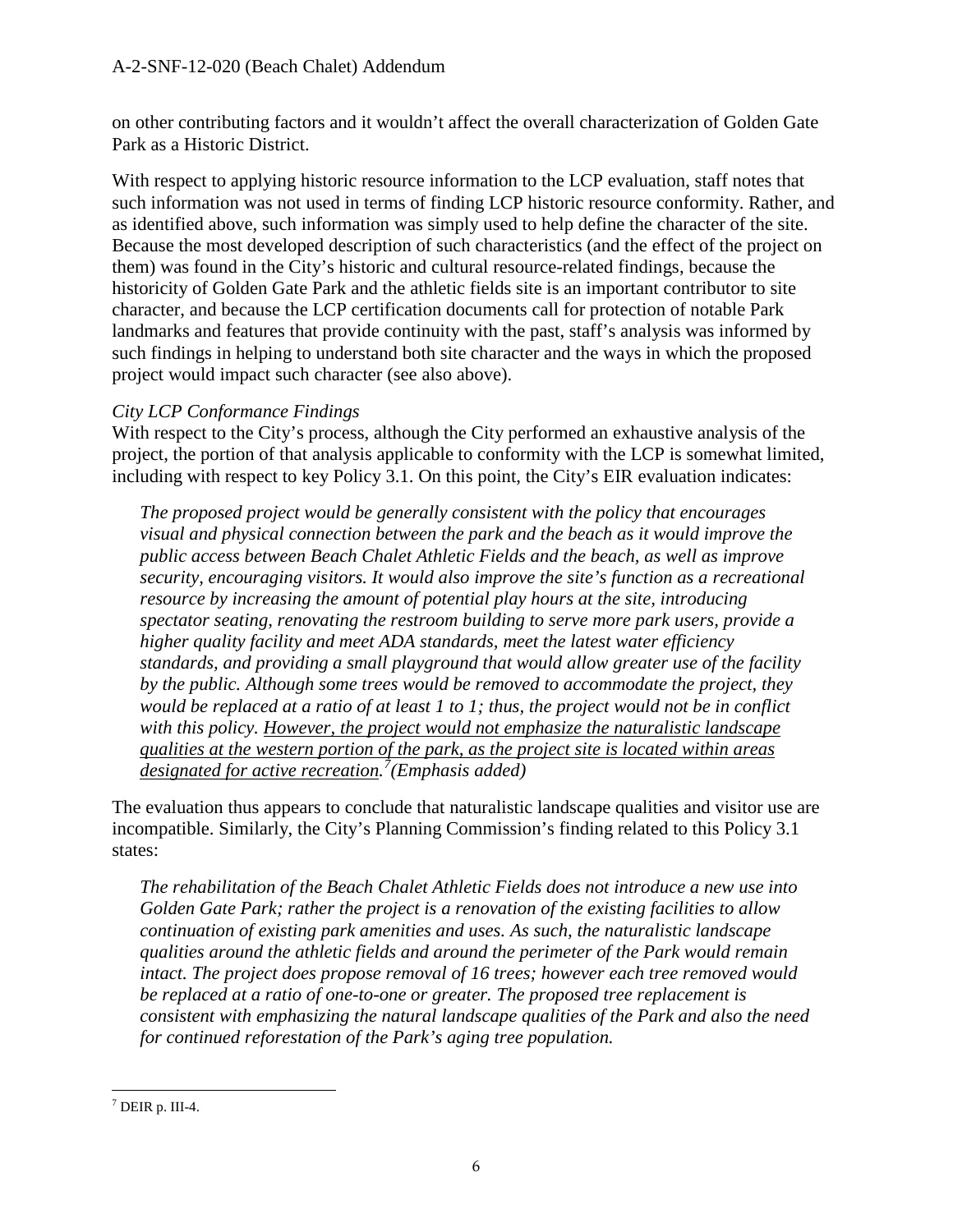In short, the City's conformity finding is based on the project being for the same use at a renovated existing facility, where the observations about "naturalistic landscape qualities" are limited to the area around the athletic fields (and the perimeter of Golden Gate Park) as opposed to the fields themselves and the way in which the overall area is perceived. The City's finding doesn't elaborate on the way in which the two parts of the policy are to be harmonized.

### *Field Lights Height*

The City states that the staff report statement that "the City-approved lights would extend above the tops of the tallest trees surrounding the athletic fields to a height of 60 feet"<sup>[8](#page-6-0)</sup> is not correct. However, the banks of field lights would extend 60 feet above the ground. The City appears to imply that staff intends to say that the lights would extend 60 feet *above* the trees, but that is not what the statement means. Staff and the City appear to agree that the proposed lights would extend to a height of 60 feet from the ground, and that this height is higher than the surrounding trees. Related, the City indicates that "trees in these areas are will be taller than the poles once installed", but staff is not aware of any evidence on this point.

## *Field Striping*

The City states that the fields are striped now for field play, and thus that staff's conclusion that artificial turf with striping diminishes the naturalistic illusion is in error (see staff report discussion on this point on staff report page 21). The City appears to be arguing that because the fields are striped now and would be striped under the proposed project, there is little difference between the way in which striping affects the existing fields as compared to the proposed fields.

Staff understands that the fields are currently striped with white chalk when in play for three soccer fields. Such chalk can be prominent when first applied, but its visibility diminishes over time (with use, rain, etc.), and eventually disappears altogether, especially when the fields aren't in play. For staff, this represents the baseline against which to compare the striping program envisioned by the proposed project. In contrast, the proposed project would include permanent striping for four soccer fields and four lacrosse fields on top of one another (extending eastwest), and permanent striping for eight smaller fields (extending north-south) with two on each of the larger soccer/lacrosse fields. To be able to distinguish the various fields and sports, the striping would be multiple colors. On top of this, the proposed artificial turf would be confined within very structured rectangles, would be edged by linear seating areas, fencing, and a central concrete walkway. Thus, the naturalistic illusion that one might have related to a green carpet of artificial turf (to replace the existing natural turf in the same general area) is thus impaired by the way in which the fields would be broken up, fenced, and striped.

#### *Park and Beach Connection*

The City indicates that staff took issue with the center concrete walkway without recognizing that it would meet other LCP objectives for enhancing the recreational connection, and strengthening the visual and physical connection, between Golden Gate Park and the beach. Staff agrees that such a central walkway could be used to meet such LCP objectives, but disagrees that that is the way to meet such objectives in this case. The central concrete walkway fundamentally breaks up the spatial organization of the fields area in a way that compromises its character (see staff report discussion beginning on page 24). These other LCP objectives are furthered by the trail component of the project that will facilitate the connection between the beach and the Park,

<span id="page-6-0"></span> <sup>8</sup> Staff report p. 18.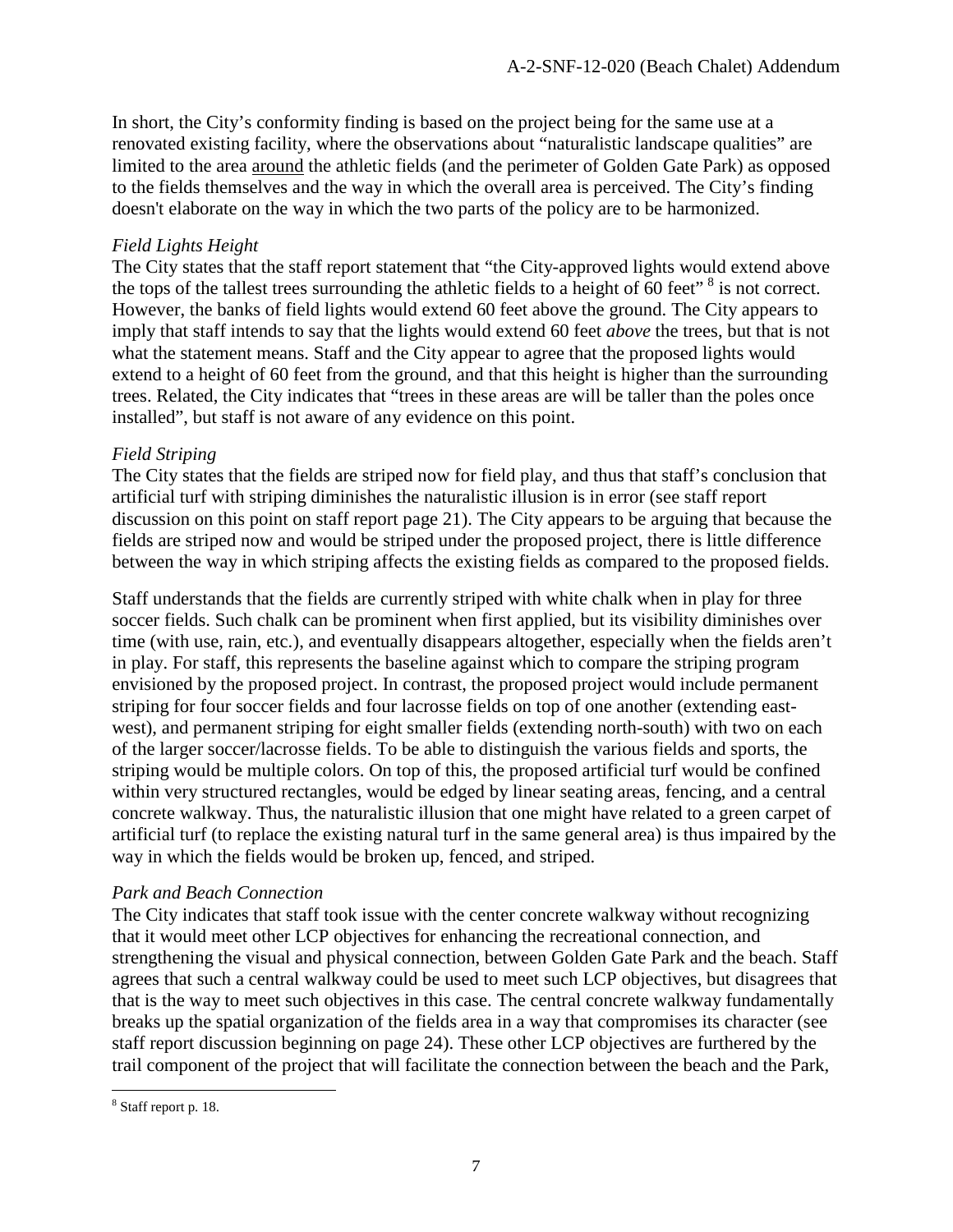and these are appropriate in this case as meeting these objectives as they can be better harmonized with Policy 3.1 than the central concrete barrier. In all cases, additional improvements are needed at the Great Highway itself to better connect the Park to the beach.

#### *Tree and Shrub Locations*

In terms of the landscape plan, staff recognizes that the proposed project includes substantial landscaping, and identifies this as reason why the appeal reforestation contentions are not substantial (see staff report page 23). At the same time, staff identified that the location of the trees and shrubs raised concerns, but such observation was only in terms of the way in which such locations were premised by the design features that were problematic (i.e., engineered edges of seating, plaza, play, picnic, and trail areas), and not by the landscaping itself. As identified in Special Condition 1j (staff report page 8), such landscaping would instead be required to be curvilinear to emphasize the naturalistic landscape qualities of the site.

## **4. Changes to Conditions:**

## *Decomposed Granite and Parking Lot Vegetated Screen*

Recommended Special Condition 1 requires the use of "decomposed granite or similar product that appears as decomposed granite (e.g., decomposed granite mixed with binding agents, such as GraniteCreek product)" for the pedestrian pathways and play and picnic areas, and the same requirement for the access to the site from the parking lot as well as to the plaza area surrounding the restroom restroom plaza and "if feasible, but may be surfaced with wood (e.g., wood decking) or a harder surface (such as colored concrete) if required to accommodate the level of use associated with the restroom and plaza, and if the wood/harder surface materials blend with the natural setting."

With respect to the pedestrian pathways, the City indicates it intends to use a product similar to the GraniteCreek product,<sup>[9](#page-7-0)</sup> and thus staff and the City appear in agreement on that aspect of the conditions.

With respect to using colored concrete for the access from the parking lot to the proposed plaza, as well as for the plaza, picnic, and play areas, the City makes a compelling case that these areas need to be concrete so as to address safety and ADA issues. Staff believes that these areas meet the criteria identified in the condition, that they are confined along one side of the field area and near the parking lot, and are thus adequately distinguishable from the main fields area in way that would allow colored concrete to effectively appear naturalistic in the overall context of the site.

Similarly, the City makes a valid public safety case that separating the parking lot from the fields area through a vegetated screen could lead to public safety issues. The intent of this aspect of the conditions was to help separate the two areas and thus more clearly emphasize the naturalistic landscape qualities, but staff believes that the City makes a compelling public safety argument that argues for a slightly different balancing of the two aspects of Policy 3.1. Thus, staff changes

<span id="page-7-0"></span> <sup>9</sup> GraniteCreek is a product with which the Commission is familiar, including recent application in the Pleasure Point Parkway project in Santa Cruz. This product appears as decomposed granite, but it includes binding agents to help ensure its rigidity and approved configuration even under significant use.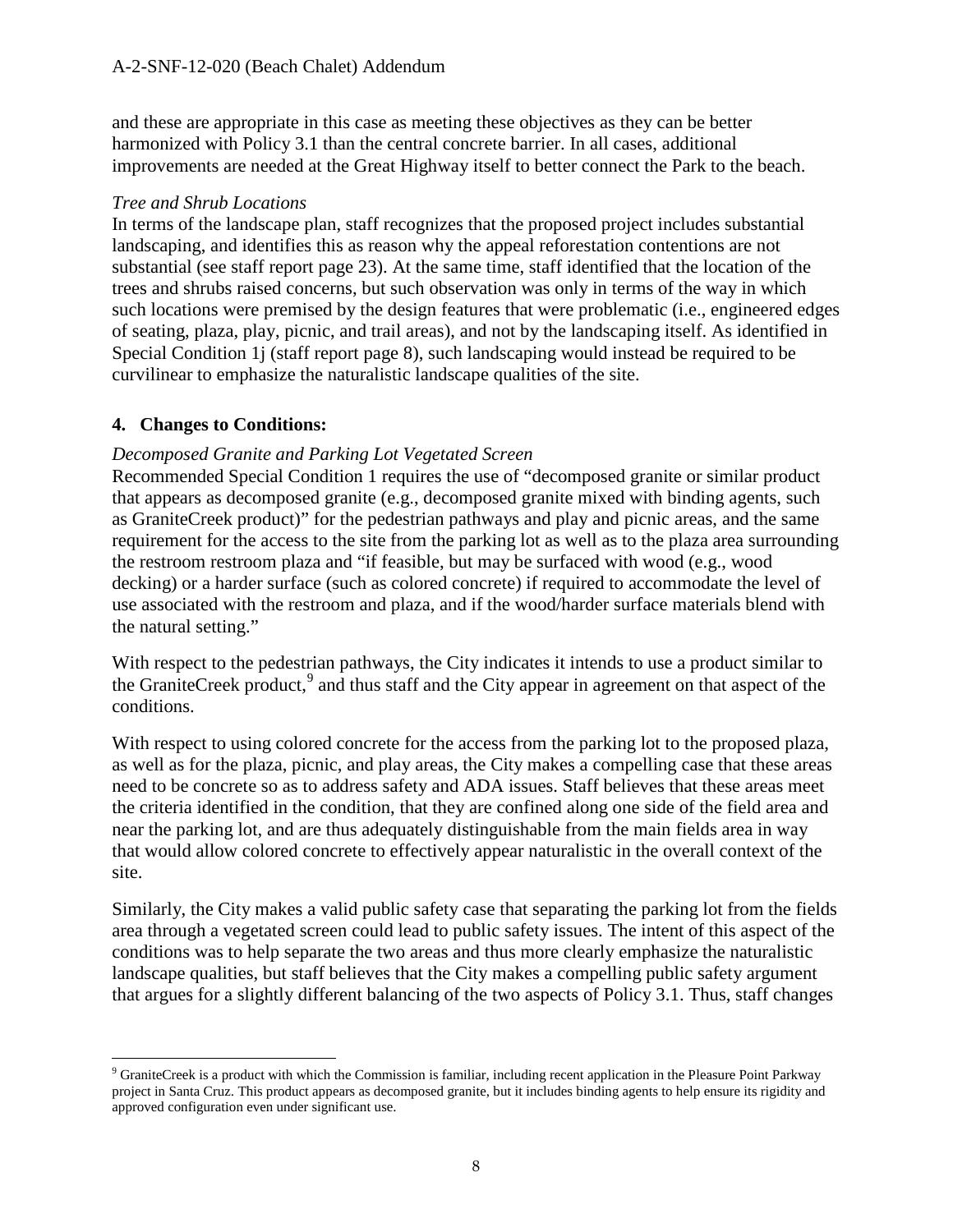the staff recommendation to modify the decomposed granite and parking lot screening requirements for those areas in Special condition 1 as follows:

g. Parking Lot. Access from t<sub>The parking</sub> lot area shall be sereened from view as seen from the field, restroom, plaza, play, and picnic areas as much as possible through planting new vegetation, with access from the parking lot to these areas limited to a pedestrian pathway access at the south end of the parking lot through the vegetation, and a main access (located along the existing accessway location) into these areas where the main access is subject to the same surfacing requirements as apply to the plaza area (see below).

h. Restroom, Plaza, and Surrounding Areas. The pavement surrounding the restroom that exists without benefit of a CDP shall be eliminated from the project and removed. The restroom and plaza area shall be separated from the parking lot area through a vegetated screen. The plaza area shall be reconfigured so that it appears as a curvilinear and naturalistic form, and not as a straight line or circular form; shall be limited in size to what will not detract from the spatial relationship between the fields and restroom building; and shall be sited and designed to conform to site topography as much as possible, except where some minor elevation nearest the fields would help avoid the need for fencing (see also fencing condition). The plaza area shall be surfaced with decomposed granite or similar product that appears as decomposed granite (e.g., decomposed granite mixed with binding agents, such as GraniteCreek product) if feasible, but may be surfaced with wood (e.g., wood decking) or a harder surface (such as colored concrete) if required to accommodate the level of use associated with the restroom and plaza, and if the wood/harder surface materials where such harder surface shall be required to blend with the natural setting.

i. Play and Picnic Areas. The play and picnic areas shall be reconfigured so that they appear as a curvilinear and naturalistic forms integrated into and with the surrounding vegetation, and not as a straight line or circular form; and shall be sited and designed to conform to site topography as much as possible, except where some minor elevation nearest the fields would help avoid the need for fencing (see also fencing condition). The play and picnic areas shall be surfaced subject to the same surfacing requirements as apply to the plaza area (see above) except that rubber playground matting consistent with site character is allowed in the playground areas with decomposed granite or similar product that appears as decomposed granite (e.g., decomposed granite mixed with binding agents, such as GraniteCreek product). All play and picnic area amenities shall be sited and designed in such a way as to emphasize the naturalistic landscape qualities of the site (including through use of natural materials, muted colors, amorphous (as opposed to in pattern) locations, etc.).

#### j. Landscaping.

a. Proposed and Augmented. Proposed landscaping shall be sited and designed to emphasize the naturalistic landscape qualities of the site, and shall be supplemented as necessary to address the requirements of this Revised Project Plans condition. In particular, landscaping shall be augmented along the northern, western, and southern edges of the field area in such a way as to result in a curvilinear as opposed to a straight-line form, and to help provide a natural barrier to catch wayward balls. Landscaping shall also be augmented along the eastern side of the field area to provide visual separation between the parking lot and the rest of the site, and between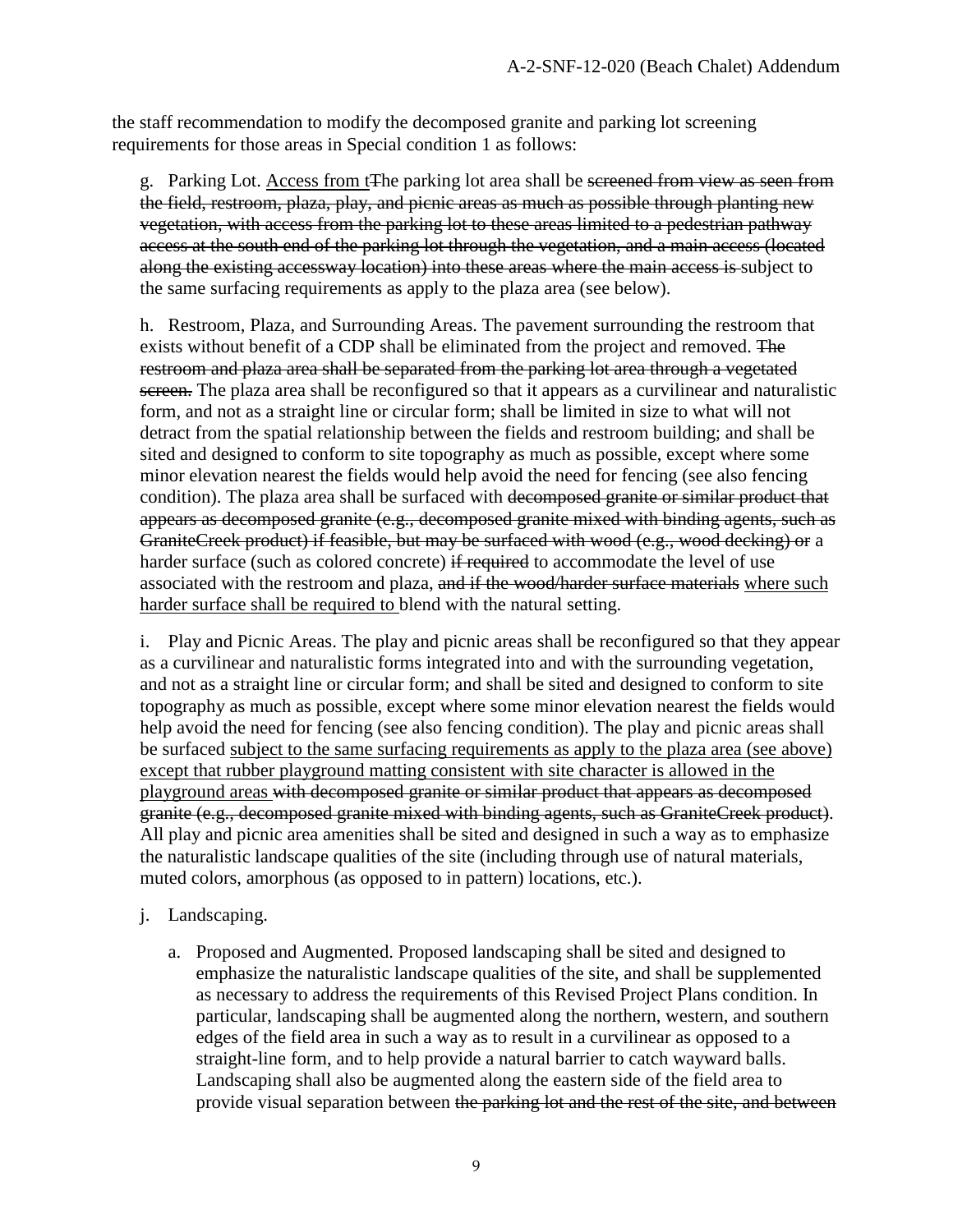the field area and the restroom/plaza and play/picnic areas, all sited and designed in such a way as to result in a curvilinear as opposed to a straight-line form, and to help provide a natural barrier to catch wayward balls.

#### *Lighting*

With respect to field lighting, staff's recommended Special Condition 1b allows for perimeter field lighting integrated with perimeter vegetation (i.e., near the tree line). From the City's comments, it appears that this condition may have been interpreted as a prohibition on all field lighting. If so, that conclusion is incorrect. The lighting that breaks up the fields spatial organization (interior to the field), is the lighting which staff believes needs to be removed to meet LCP conformity. However, other field lighting substantially in conformance with that proposed is allowed on the perimeter of the open field area under this special condition.

With respect to other lighting, Special Condition 1f includes a requirement to use "low (i.e., bollard-mounted) fixtures where fixtures are needed if possible." The City makes a compelling case that such fixtures may not meet public safety requirements, and aren't consistent with Golden Gate Park lighting otherwise. Thus, staff changes the staff recommendation to modify the bollard lighting requirement in Special condition 1 as follows:

f. Lighting. Lighting shall be limited to the minimum lighting necessary for pedestrian and vehicular safety purposes associated with use of the athletic field facility, including through the use of as low as possible (i.e., bollard-mounted) fixtures, where fixtures are needed, if possible where such fixtures shall be consistent with other lighting fixtures in Golden Gate Park. All allowed lighting shall be downward directed and designed so that it limits the amount of light or glares visible from both on and off site to the maximum extent feasible. Lighting plans shall be submitted with documentation associated with chosen lighting features demonstrating compliance with this condition.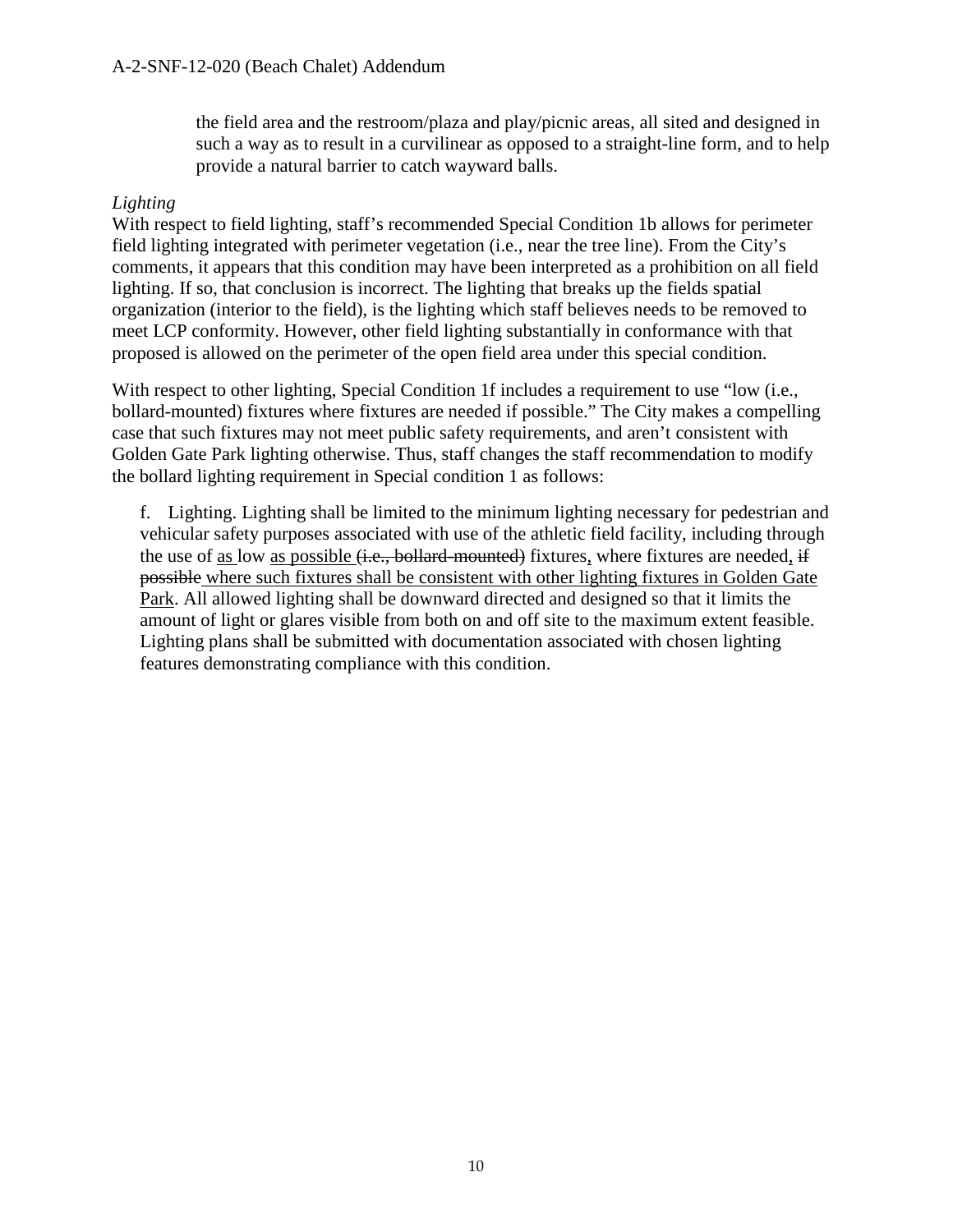## **Alterations to the Beach Chalet Athletic Fields Cultural Landscape**

### *Spatial Organization*

The spatial organization of the Beach Chalet Athletic Fields is considered a character defining feature. The organization is made up of two primary components; an expansive plane (the fields) and surrounding woodland along its north end and east side and by bands of mature vegetation on its south end and west side. This spatial organization—the field surrounded by trees—gives the field area the appearance of being set within the park's woodland. The central feature within the landscape is the field area, which is an opening in the woodland that covers approximately 8.5 acres.

In terms of CEQA's definition of material impairment, the revisions to the spatial organization of the field that would result from inserting new spectator seating would alter in an adverse manner a character defining feature that conveys the Field's historical significance and justifies its inclusion in the National Register (and therefore the California Register) as a contributor to the Golden Gate Park National Register Historic District.

In terms of the Secretary's Standards, the Secretary of the Interior's Standards with Guidelines for the Treatment of Historic Landscapes (NPS, 1996) provide the following applicable guidance about alterations to spatial organization. In general, the alterations to the spatial organization would not meet the recommendations set forth by the NPS, as described below.

**Recommended:** Designing new features when required by the new compatible use to assure the preservation of the historic spatial organization and land patterns.

#### **Not recommended:**

- Adding a new feature that detracts from or alters the spatial organization and land patterns.
- Placing a new feature where it may cause damage to, or be intrusive in spatial organization and land patterns.
- Introducing a new feature that is visually incompatible in size, scale, design, materials, color and texture.
- Removing historic features which are important in defining spatial organization and land patterns.

**Discussion:** The insertion of spectator seating into the center, northern, and southern ends of field area would alter the spatial organization of the field as an expansive plane. This open, expansive plane would be interrupted by the placement of the center stands, in particular, by bisecting the open field area into two halves. The placement of seating at the northern and southern ends would 'bookend' the currently open field with new seating structures. These new features would detract from the spatial organization of the field, would be an intrusive new element to the field, and would be visually incompatible in terms of size, scale, design, materials, color and texture.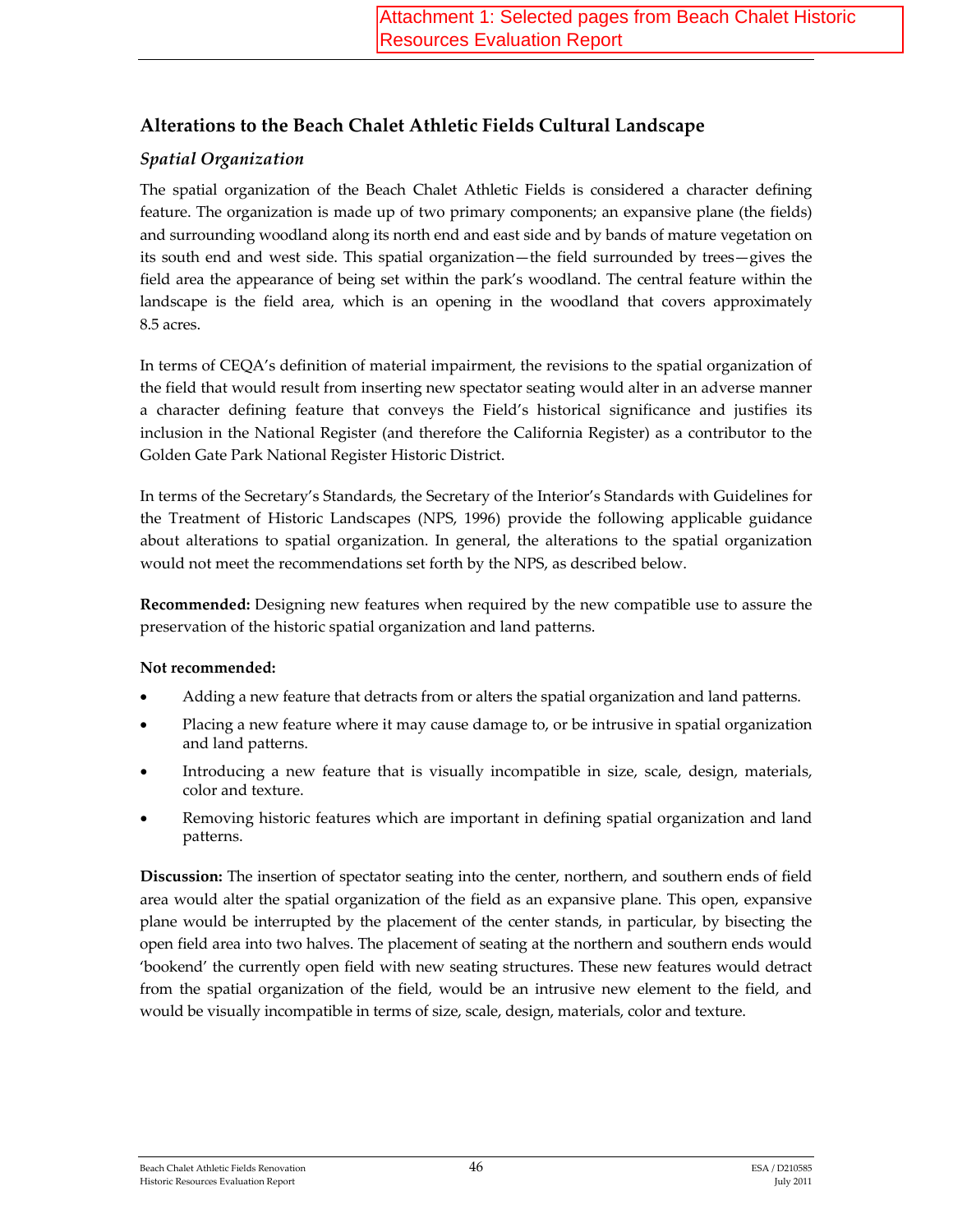The alterations to the spatial organization of the fields would have a significant impact to historic resources under the CEQA definition of material impairment, and would not meet the general recommendations provided in the Secretary of the Interior's Standards with Guidelines for the Treatment of Historic Landscapes. As such, this component of the proposed project would have a significant impact on the environment. Since there are no mitigation measures that would meet the objectives of the proposed project while maintaining the open, expansiveness of the field (as a substantial amount of spectator seating is a requirement of the project), this impact would be considered significant and unavoidable. Only selection of a no‐project alternative would avoid the impacts of the proposed project.

#### *Topographical Characteristics*

The topographical characteristics of the Beach Chalet Athletic Fields consists of the contrast between the graded field area and the surrounding "unaltered" appearance of the topography of the park—the sloping hillsides to the north and east and the slight decline to the west. The proposed project would maintain these topographic characteristics, with only a small amount of grading proposed for the northeast corner of the field for the warm up area and trail connection to the Beach Chalet (see Figure 3). The overall topography of the site would be minimally altered, and would retain the contrast between the graded field surrounded by the sloping hillsides. The proposed project would meet the Standards for protecting and maintaining historic topographical characteristics, and no significant impact to the fields' topographic characteristics would occur.

#### *Vegetation Features*

#### **Synthetic Turf**

The natural turf (grass) is considered a character defining vegetation feature of the Beach Chalet Athletic Fields. Under the proposed project, the natural turf would be replaced by synthetic turf to allow for increased recreational use, reduced maintenance costs, and longer play times on the field. In terms of CEQA's definition of material impairment, the replacement of natural turf with synthetic turf would alter in an adverse manner a character defining feature that conveys the Field's historical significance and justifies its inclusion in the National Register (and therefore the California Register) as a contributor to the Golden Gate Park National Register Historic District.

In terms of the Secretary's Standards, the Secretary of the Interior's Standards with Guidelines for the Treatment of Historic Landscapes (NPS, 1996) provide the following applicable guidance about the rehabilitation of historic vegetation. In general, synthetic turf would not meet the recommendations set forth by the NPS, as described below.

#### *Repair Historic Features and Materials*

**Recommended:** Rejuvenating historic vegetation by corrective pruning, deep root fertilizing, aerating soil, renewing seasonal plantings and/or grafting onto historic genetic root stock as applicable.

**Not recommended:** Replacing or destroying vegetation when rejuvenation is possible.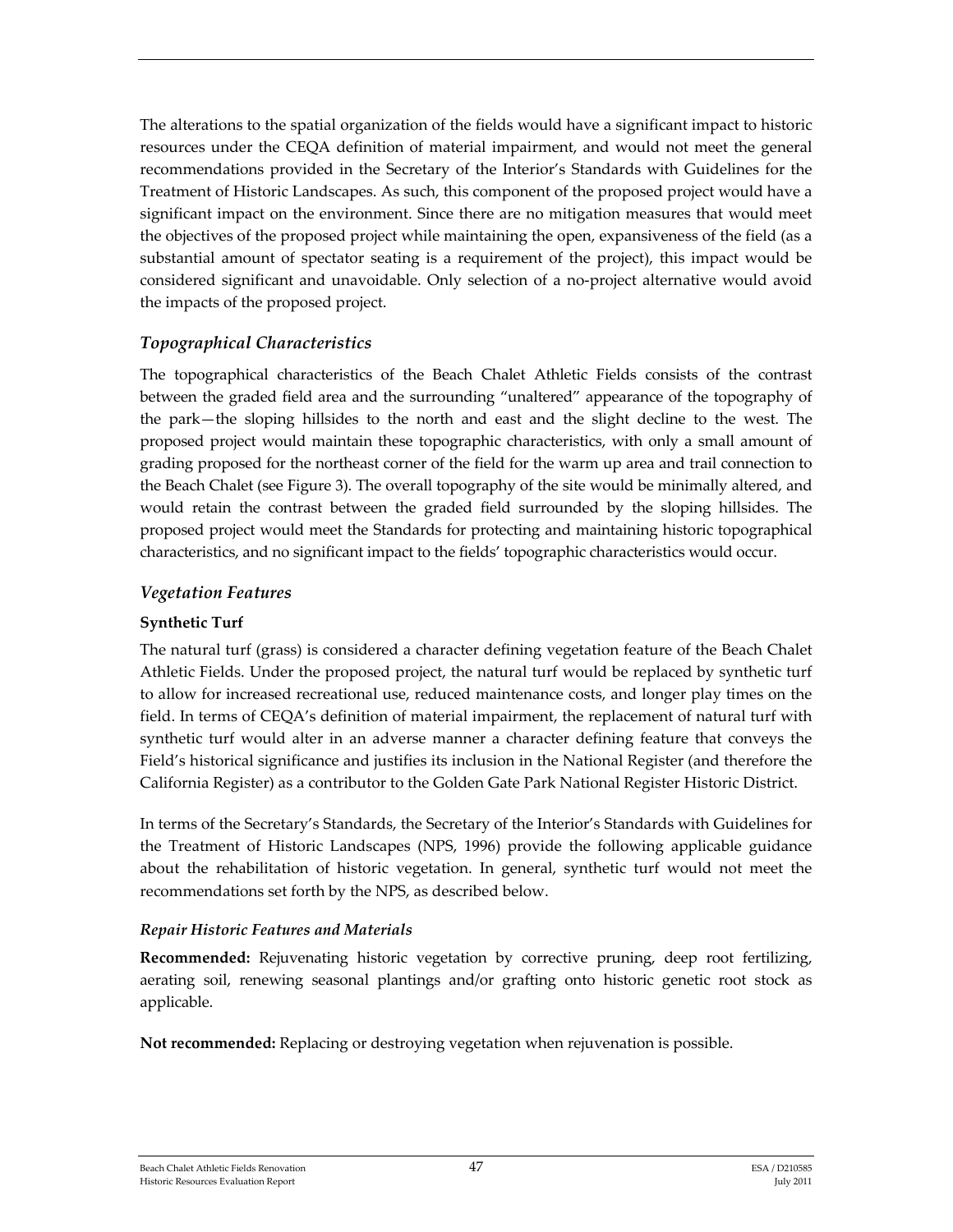**Discussion:** The Standards call for retention of historic vegetation and rejuvenating it, rather than replacement or destruction of the material. Since rejuvenation of the existing natural turf is possible (but would not meet the durability requirement that is a critical for extending playing time on the fields), replacement with a synthetic material would not meet this standard.

#### *Replace Deteriorated Historic Materials and Features*

**Recommended:** Using physical evidence of composition, form, and habit to replace a deteriorated, or declining, vegetation feature. If using the same kind of material is not technically, economically, or environmentally feasible, then a compatible substitute material may be considered.

**Not recommended:** Removing deteriorated historic vegetation and not replacing it, or replacing it with a new feature that does not convey the same visual appearance.

**Discussion:** The Standards call for replacement of a compatible substitute if using the same kind of material is not technically, economically, or environmentally feasible. In this case, using the same kind of natural turf to replace the existing deteriorated turf is feasible, but does not have the same technical or economic advantages that a synthetic turf replacement material has as required under the proposed project's objectives for longer play. The Standards do allow for replacement of historic vegetation with a new compatible feature that conveys the same visual appearance. Synthetic turf has some properties that are visually similar to natural turf (i.e., color), while other properties do not. For example, the shinier appearance of synthetic turf at a close distance is often discernable from the more flat visual characteristics of natural turf. In terms of texture, synthetic turf, in general, has a texture which is somewhat rougher and more bristly than natural turf, which tends to be softer to the touch. Synthetic turf has a more uniform look compared with natural turf, which has areas of uneven growth or random blade length and spaces of bare dirt or mud. Even in terms of color, however, synthetic turf can be a lighter or brighter shade of green than natural turf, which is darker and more mottled in appearance depending on the time of year or the variety of the turf. Since replacement of the natural turf with other natural turf is technically feasible (it is just would not meet the project objectives), and the visual appearance of synthetic turf is noticeably dissimilar from natural turf at close range, the replacement with a synthetic material would not meet this standard.

#### *Alterations/Additions for the New Use*

**Recommended:** Designing a compatible new vegetation feature when required by the new use to assure the preservation of the historic character of the landscape.

**Not recommended:** Placing a new feature where it may cause damage or is incompatible with the character of the historic vegetation. Also not recommended is introducing a new vegetation feature in an inappropriate location, which is visually incompatible in terms of its habit, form, color, texture, bloom, fruit, fragrance, scale, or context.

**Discussion:** The Standards call for compatible new vegetation when required by the new use to assure preservation of the historic character of the landscape. The increased use and longer play under the proposed project's objectives are made possible by the use of synthetic turf. However, such a material would not be considered 'compatible vegetation' since it is not vegetation at all,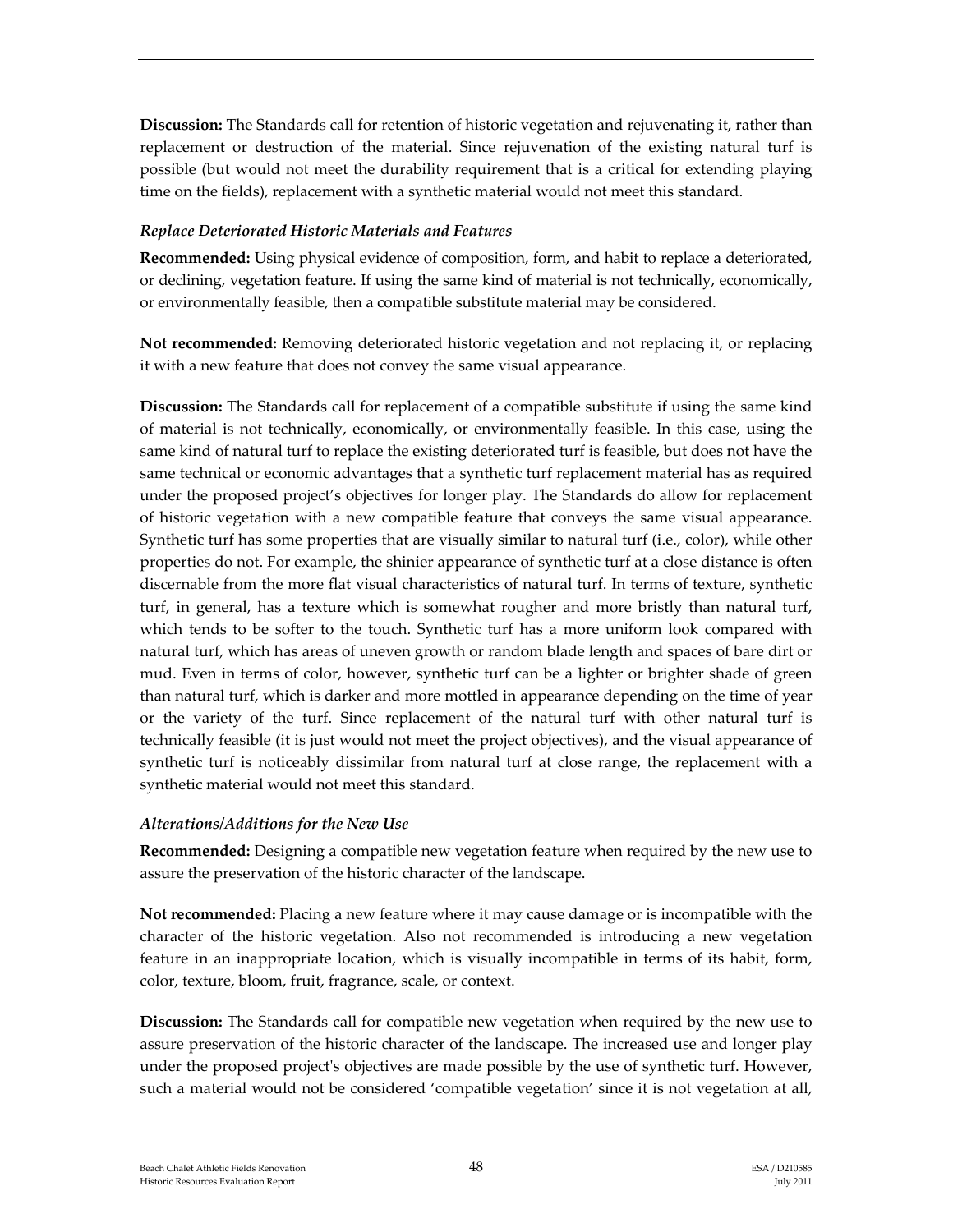but rather, a man‐made product that would entirely replace rather than preserve or maintain a character defining feature (i.e., natural turf) of the Beach Chalet Athletic Fields. The Standards also call for the avoidance of new features which may damage historic vegetation or are incompatible with the character of the landscape. As described above, the historic turf would be largely removed (i.e., damaged) and replaced with an incompatible substitute. Finally, the Standards do not recommend alterations that are visually incompatible in terms of its habit, form, color, texture, bloom, fruit, fragrance, scale, or context. Of these factors general vegetation characteristics, only color and texture would apply to the proposed turf replacement. In terms of color, synthetic turf can be a lighter or brighter shade of green than natural turf, which is darker and more mottled in appearance depending on the time of year. In terms of texture, synthetic turf can have a texture which is somewhat rougher and more bristly than natural turf, which tends to be softer to the touch. As such, the replacement with a synthetic material would not meet this standard for alterations or additions.

While none of the examples provided in the Standards address synthetic turf directly, all examples provided are natural/vegetative in character (trees, hedges, plants, etc.) and are not man-made or synthetic, which indicates that such materials would not be an appropriate substitute for historic vegetation.

In conclusion, the replacement of natural turf with synthetic turf would have a significant impact to historic resources under the CEQA definition of material impairment, and would not meet the general recommendations provided in the Secretary of the Interior's Standards with Guidelines for the Treatment of Historic Landscapes. As such, this component of the proposed project would have a significant impact on the environment. Since there are no mitigation measures that would meet the objectives of the proposed project while retaining the natural turf (as synthetic turf is a requirement of the project), this impact would be considered significant and unavoidable. Only selection of a no‐project alternative would avoid the impacts of the proposed project.

#### **Trees and Shrubs**

The stands of vegetation that surround the field area are character‐defining features. Some of the individual trees and shrubs within these character-defining stands would be removed as part of the proposed project. Approximately 16 Monterey cypress and 44 myoporum would be removed The removed trees and shrubs would be replaced in kind at a 1:1 ratio, which would be consistent with the guidance provided in the Standards. As such, the replacement of Monterey cypress and the myoporum would have a less‐than‐significant impact on historic resources.

#### *Circulation*

The pedestrian circulation patterns consisting of the current informal, unpaved pathways at the northwest corner of the field area and along the fieldʹs west side that connect to the surrounding park paths are character defining circulation features of the Beach Chalet Athletic Fields. These existing, informal connections would remain generally unaltered by the proposed project. Retaining and preserving these character defining circulation features would be consistent with the guidance provided in the Standards, and no significant impact to these features are anticipated. Additions to the circulation patterns are discussed below under *Circulation– New Concrete Paths*.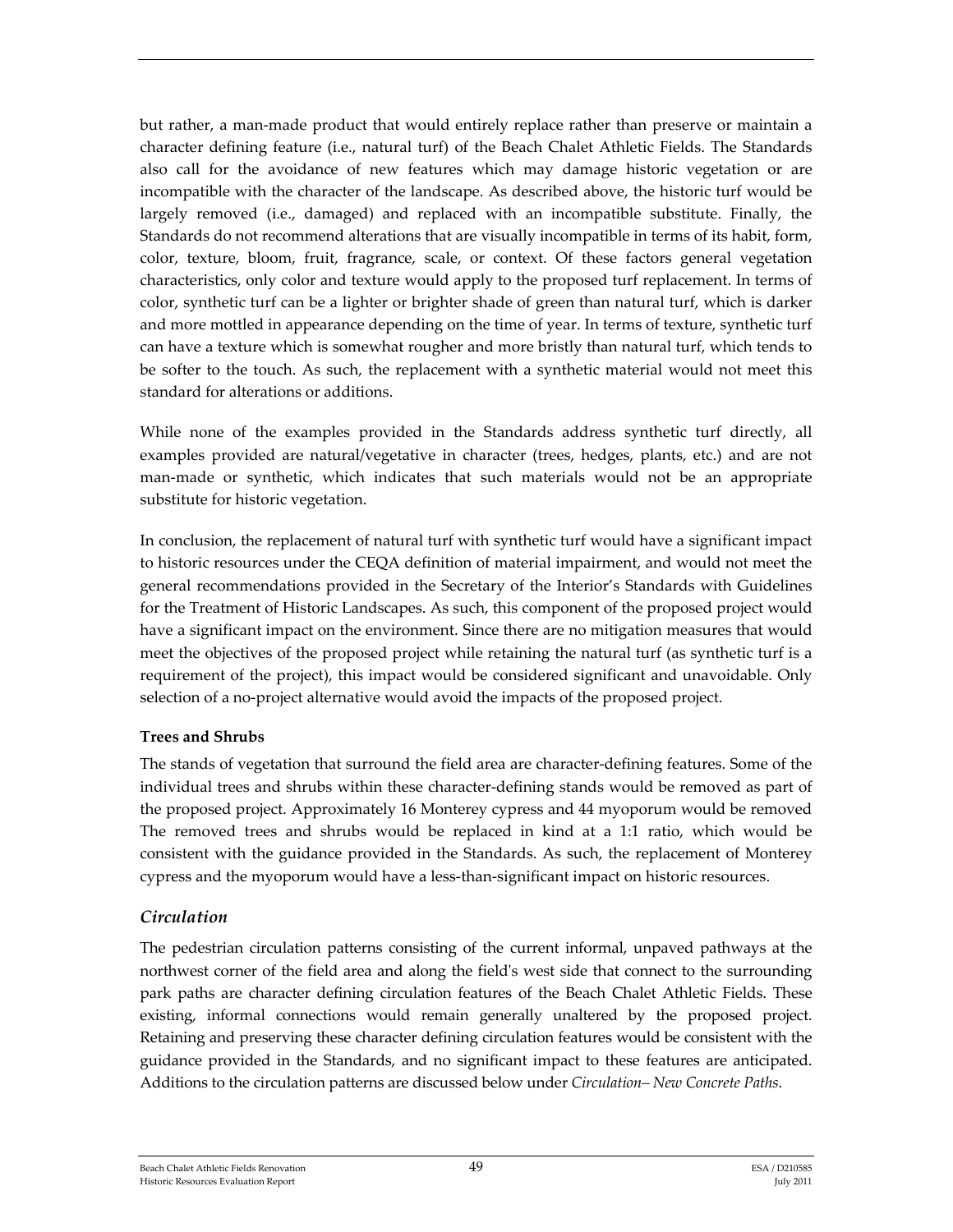**Not recommended:** Installing secondary service entrances that are incompatible in size and scale with the historic building or obscure, damage, or destroy character-defining features.

**Discussion:** The existing open doorways on the west elevation would remain intact and would be used to access the bathrooms as they were historically. The metal security grills which cover these entrances are non‐contributing, and can be altered or replaced.

#### **Interior Alterations**

The interior of the Restroom Building has been renovated within the past 30 years (outside of the period of significance) and no longer retains integrity. As such, no character defining interior features were identified. Although the interior would be significantly revised, these alterations would have no adverse effect to the Restroom Building as a historic structure. The continued restroom use and new concession use would be compatible with the historic uses of the building.

In conclusion, proposed alterations to the Restroom Building would have a less-than-significant impact to historic resources under the CEQA definition of material impairment, and would generally meet the general recommendations provided in the Secretary of the Interior's Standards for Rehabilitation and Guidelines for Rehabilitating Historic Buildings. As such, this component of the proposed project would have a less‐than‐significant impact on the environment. No mitigation measures would be required.

## **Additions to the Beach Chalet Athletic Fields**

#### *Lighting and Fencing*

#### **Lighting**

The proposed project would include installation of new lighting at the facility. Field lighting would consist of ten 60‐foot‐tall light standards made of galvanized steel. There would be two light standards each at the north and south ends of the facility that would be oriented toward the two end fields. The other six light standards would be located between the centermost fields and would have back‐to‐back light fixtures oriented to illuminate the interior fields. The light standards would include shielded lamps, each containing 40 luminares, with each luminare containing 1500W MZ lamp types. All lighting would be controlled by an online automated control system, which would allow staff to turn off all the lights at 10:00 p.m. In addition to the field light standards, the project includes 15‐foot‐tall pedestrian pathway light standards and 18‐foot‐tall parking lot light standards, which would also be controlled by an online automated control system.

As described above in the Historic Context section, the first known mention of lighting on a Golden Gate Park recreation field occurred in 1920 at the tennis complex. This lighting was later dismantled and the courts currently have no nighttime lighting. Kezar Stadium is currently the only illuminated recreation field within Golden Gate Park. Although the stadium was constructed in 1925, lighting was not added to this facility until 1989. Street lighting throughout the park began in earnest in 1916, and today, there are street lights on most streets within the park, including John F. Kennedy Drive outside of but adjacent to the project site. Most of these lights are replicas installed in the 1990s. Aside from street lights, the Beach Chalet Athletic Fields,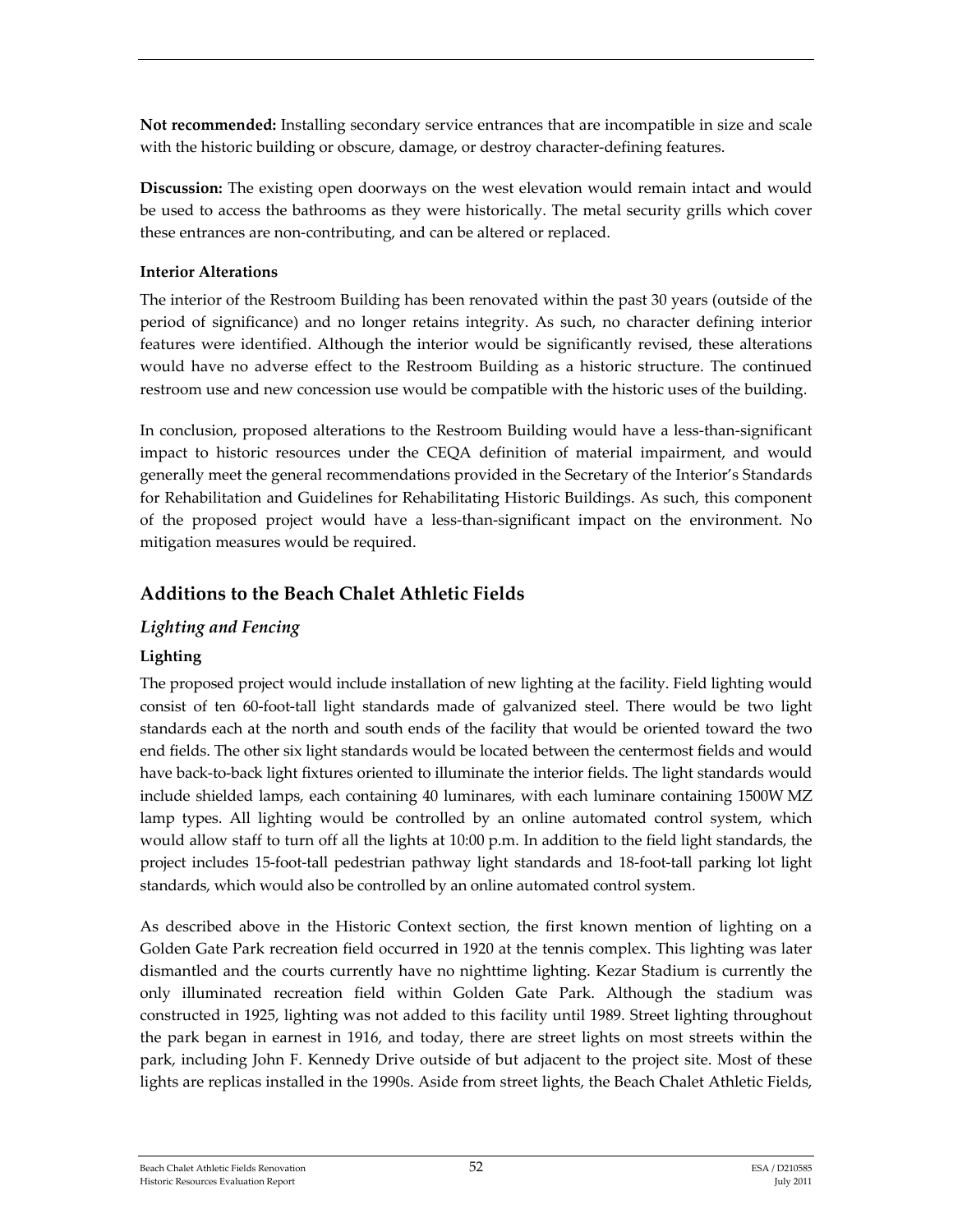and most of the western end of Golden Gate Park, has no historical precedent with regard to electrical illumination.

The Secretary of the Interior's Standards with Guidelines for the Treatment of Historic Landscapes provide no guidance with regard to the addition of lighting within historic landscapes, specifically. However, the guidelines for additions including structures, furnishings, and objects state that that "new additions should not radically change, obscure, or destroy character‐defining spatial organization and land patterns or features and materials." The addition of ten new 60-foot-tall steel lamp poles would be a highly visible new addition to the landscape, not only during the day, but also at night in an area of the park which has been historically dark at night. The addition of new poles and lights would change the character defining land patterns within the Athletic Fields by introducing a large‐scale lighting element which is incompatible with the informal and naturalistic character of the fields. Similar to the installation of spectator seating, the addition of new light poles at the center and ends of the field could also alter the spatial organization of the field as an expansive, uninterrupted plane (also see discussion above under *Spatial Organization*).

It is concluded that the substantial amount of new field lighting proposed would have a significant impact to historic resources under the CEQA definition of material impairment because it would alter in an adverse manner the character defining features that convey the property's historical significance and justify its inclusion in the California Register, and would not meet the spirit or intent of the Secretary of the Interior's Standards with Guidelines for the Treatment of Historic Landscapes. As such, this component of the proposed project would have a significant impact on the environment.

Since there are no mitigation measures that would avoid the use of field lighting while meeting the objectives of the proposed project (since the amount of field lighting proposed is a requirement of the project for extended nighttime play), this impact is considered significant and unavoidable. Only selection of a no‐project alternative, or an alternative that did not allow nighttime play, would avoid the impacts of the proposed project.

The proposed new lighting for the pedestrian pathways and the parking lot would also introduce new lighting into an area that has been, and is currently, dark at night. This proposed lighting would be substantially smaller and less intrusive than that proposed for the field. The lighting for the parking lot, in particular, would add a new element to an area that is not considered a character defining feature of the landscape. The lighting for the pedestrian pathways would minimally change the character of the area, but would enhance nighttime safety. As such, the introduction of the smaller amount of lighting for the pedestrian pathways and the parking would be acceptable at the project site.

#### **Fencing**

The existing 8‐foot‐tall metal chain link fencing surrounding the athletic fields was added circa 1998 and is not a character defining feature of the landscape. Under the proposed project, this fencing would be removed and replaced with 3.5-foot-tall black vinyl chain link fencing. The areas behind the goals would have 16‐foot‐tall fencing to ensure that balls remain on the fields. The proposed project would essentially replace one type of non‐historic landscape feature with another. While the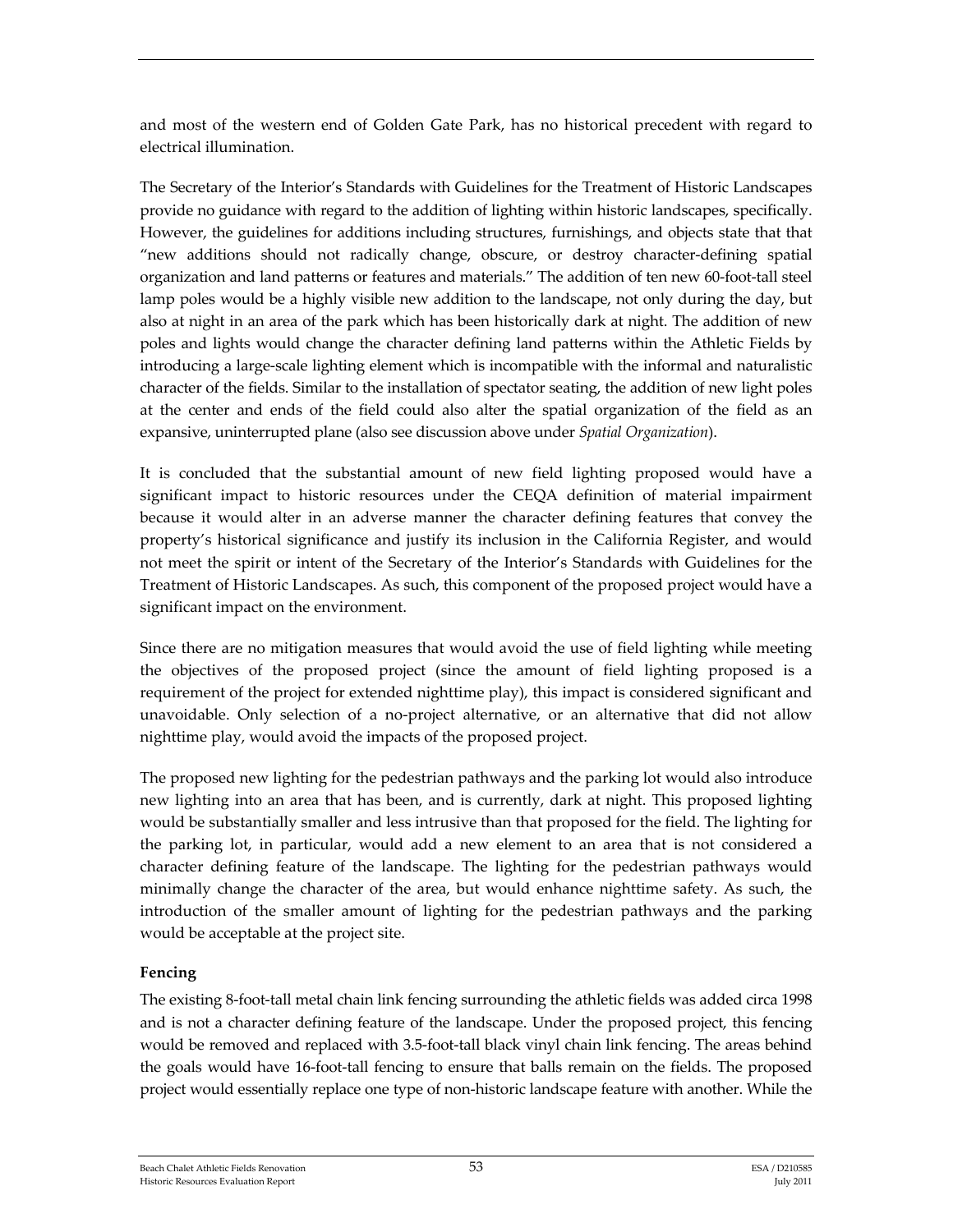lowering of the fence height from 8 feet to 3.5 feet and changing the materials from a bright metallic to a darker vinyl could be seen as a visual improvement, the doubling of fencing heights to 16 feet behind the goals could worsen this condition. Overall, the changes to the fencing could be considered neither deleterious nor beneficial to the historic landscape, but rather, an 'even' trade‐ off. As such, the alterations to the existing fencing would have a less-than-significant impact on the Beach Chalet Athletic Fields as a historic resource.

#### *Spectator Seating, New Plaza, and Expanded Parking*

Other significant additions to the Beach Chalet Athletic Fields includes spectator seating, a new plaza surrounding the Restroom Building, expanded parking, and a maintenance shed. The spectator seating would accommodate up to 1,046 people, and would be located in the northern, central, and southern portions of the field. The new concrete plaza surrounding the Restroom Building would be approximately 775 feet square feet in size, and would include a small playground to the south of the restroom, as well as picnic tables and permanent barbeque pits. Finally, the existing 50‐space parking lot would be renovated and expanded by approximately 33% to include a drop‐off area adjacent to the location of the existing Restroom Building, and approximately 20 additional parking spaces.

According to the Standards, when alterations to a cultural landscape are needed to assure its continued use, it is most important that such alterations "do not radically change, obscure, or destroy character‐defining spatial organization and land patterns or features and materials." The Standards provided the following recommendations when adding new structures into a cultural landscape:

**Recommended:** Designing and installing a new structure, furnishing or object when required by the new use, which is compatible with the preservation of the historic character of the landscape.

#### **Not recommended:**

- Placing a new structure, furnishing, or object where it may cause damage, or is incompatible with the historic character of the landscape.
- Locating any new structure, furnishing or object in such a way that it detracts from or alters the historic character of the landscape.
- Introducing a new structure, furnishing or object in an appropriate location, but making it visually incompatible in mass, scale, form, features, materials, texture or color.

**Discussion:** The new spectator seating, however, would alters the historic character of the landscape by introducing permanent new structures that are incompatible with the landscape's mass, scale, form, features, materials, texture and color. Seating for over 1,000 people located in three distinct areas on the field would be highly noticeable new elements on the landscape; a landscape which never contained formalized spectator seating during its period of significance or afterwards. Bleacher seating would be made of modern materials (concrete with wood slat seats), would be approximately 3‐4 feet tall depending on their location on the field, and would contrast with the form, features, materials, texture, and color of the existing environment. As described above under the heading *Spatial Organization*, the installation of spectator seating would also alter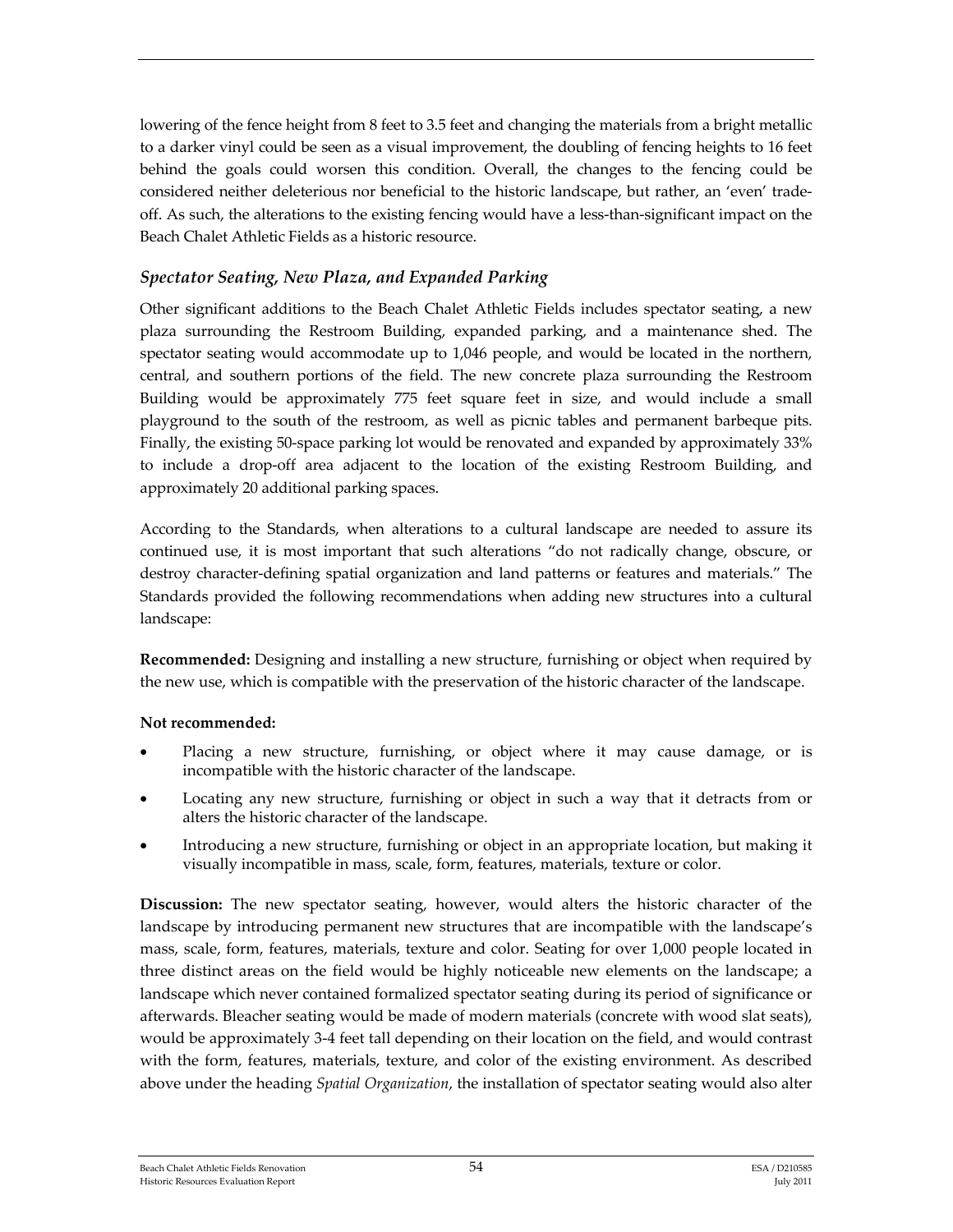the spatial organization of the fields by bisecting it into two halves, and 'bookending' the northern and southern ends of the fields, where currently it blends in with the surrounding landscape.

In conclusion, the addition of spectator seating at the Beach Chalet Athletic Fields would have a significant impact to historic resources under the CEQA definition of material impairment because it would alter in an adverse manner the character defining features that convey the property's historical significance and justify its inclusion in the California Register, and would not meet the general recommendations provided in the Secretary of the Interior's Standards with Guidelines for the Treatment of Historic Landscapes. As such, this component of the proposed project would have a significant impact on the environment. Since there are no mitigation measures that would avoid the use of spectator seating while meeting the objectives of the proposed project (since increased seating is a requirement of the project), this impact is considered significant and unavoidable. Only selection of a no‐project alternative would avoid the impacts of the proposed project.

Neither the parking lot nor the landscape immediately surrounding the Restroom Building are considered character defining features of the historic landscape. The parking lot, specifically, was constructed in 1968‐69, outside of the period of significance, and its expansion of new paved areas would not remove any character defining features of the landscape. The asphalt pavement around the Restroom Building was expanded the 1980s, and replacement of pavement with a concrete plaza would also not remove any character defining features of the landscape. Alterations to these areas would have a less‐than‐significant impact on Beach Chalet Athletic Fields as a historic resource.

#### *Circulation – New Concrete Paths*

The proposed project would alter onsite circulation at the field level by including a new concrete pathway that would encircle the four fields and provide players, spectators, and maintenance staff access to each of the fields, as well as provide connection with existing pedestrian circulation routes within the park and to the pathway at the Great Highway.

In terms of CEQA's definition of material impairment, the installation of new concrete pathways would alter in an adverse manner a character defining feature that conveys the Field's historical significance and justifies its inclusion in the National Register (and therefore the California Register) as a contributor to the Golden Gate Park National Register Historic District. In terms of the Secretary's Standards, the Secretary of the Interior's Standards with Guidelines for the Treatment of Historic Landscapes (NPS, 1996) provides the following applicable guidance about alterations to historic circulation patterns. In general, this portion of the proposed project would not meet the primary recommendations set forth by the NPS, as described below.

**Recommended:** Designing and installing compatible new circulation features when required by the new use to assure the preservation of historic character of the landscape.

#### **Not Recommended:**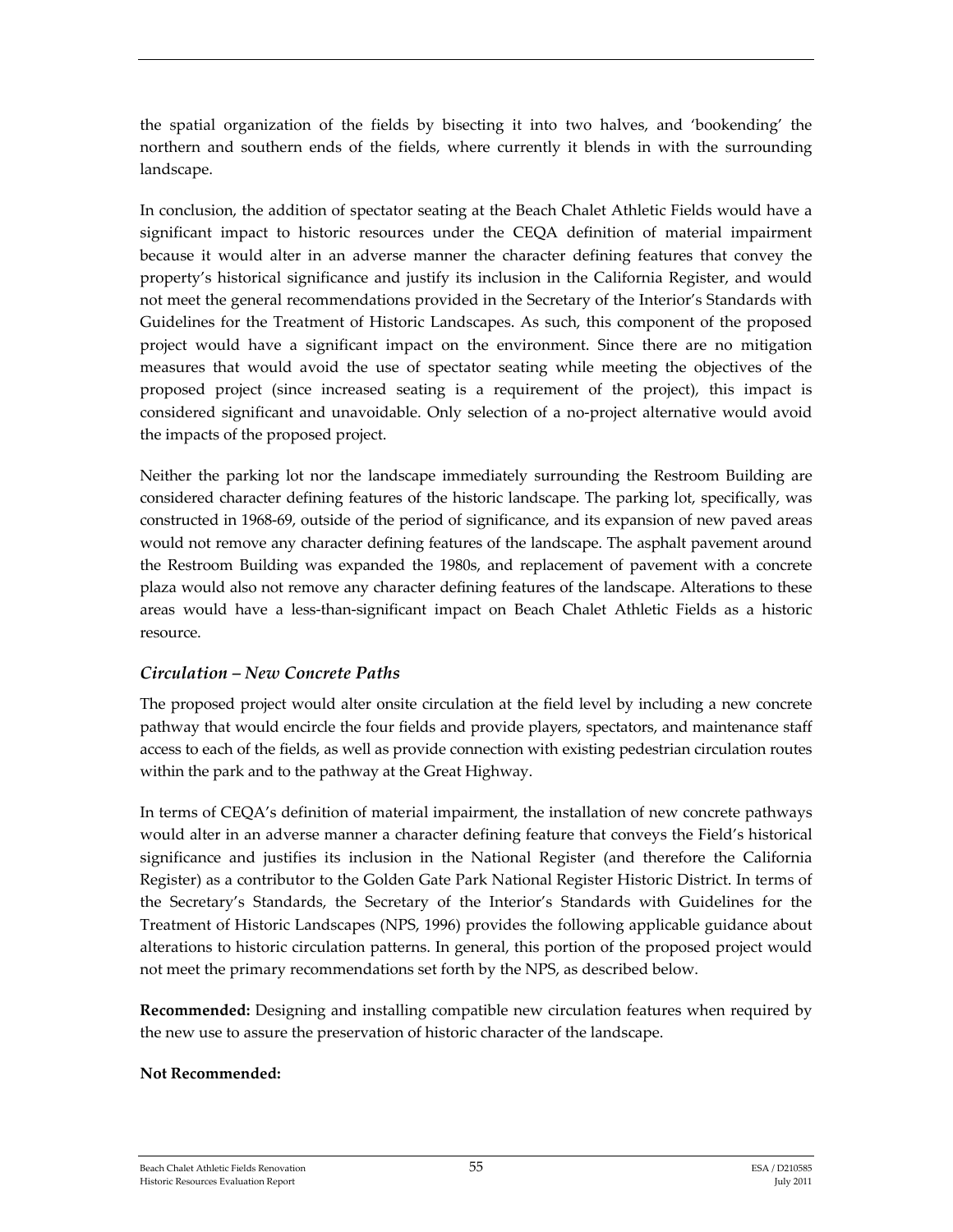- Placing a new feature where it may cause damage, or is incompatible with the historic circulation.
- Locating any new circulation feature in such a way that it detracts from or alters the historic circulation pattern.
- Introducing a new circulation feature which is in an appropriate location, but making it visually incompatible in terms of its alignment, surface treatment, width, edge treatment, grade, materials or infrastructure.

**Discussion:** The introduction of new, formalized, concrete pedestrian pathways encircling the field and connecting to existing pathways within the park and to the pathway at the Great Highway would be incompatible with the informal and unpaved pathways that currently exist within the historic landscape. While the existing pathways would be largely unaltered, the proposed new pathways would detract from the historic circulation pattern and would be visually incompatible in terms of surface treatment, width, edge treatment, and materials because it would add concrete materials and patterns which are incongruous with the landscape's historic character of a grassy field set within the park's woodland. The paths alone would add approximately one acre of new impervious surface material to the Field.

In conclusion, the alteration to the pedestrian circulation patterns and materials would have a significant impact to historic resources under the CEQA definition of material impairment, and would not meet the general recommendations provided in the Secretary of the Interior's Standards with Guidelines for the Treatment of Historic Landscapes. As such, this component of the proposed project would have a significant impact on the environment.

The impacts from the installation of concrete pedestrian paths that would encircle the Field could be reduced to a less-than-significant level by replacing the paving materials with decomposed granite (DG) or compacted earth, as well as the use of informal edge treatments. In this way, the proposed new circulation paths would blend in with the existing circulation paths, and the visual impact of the new circulation features would be decreased. However, the use of DG or compacted earth for public pathways does not meet the City of San Francisco's code requirements for ADA accessibility, especially for slip-resistance, and is therefore considered an infeasible as a substitute surface material. Other materials should be investigated, such as colored and textured concrete or NaturePave (a DG product with a resin binding agent); however, these materials are a hard impermeable surface and would not reduce the impact of the pedestrian paths on the Informal edge treatment for the paths is also infeasible as a rigid termination point is required for attachment of the synthetic turf to the edges of the Field. As such, the impact is considered significant and unavoidable. Only a no‐project alternative would avoid the significant impacts of the proposed project.

## **Conclusion**

The Beach Chalet Athletic Fields Renovation Project would materially impair in an adverse manner many of the character defining features of two contributors to the Golden Gate Park National Historic District; the Beach Chalet Athletic Fields and the Beach Chalet Athletic Fields Restroom Building. Alterations to the Fields, including the addition of synthetic turf, spectator